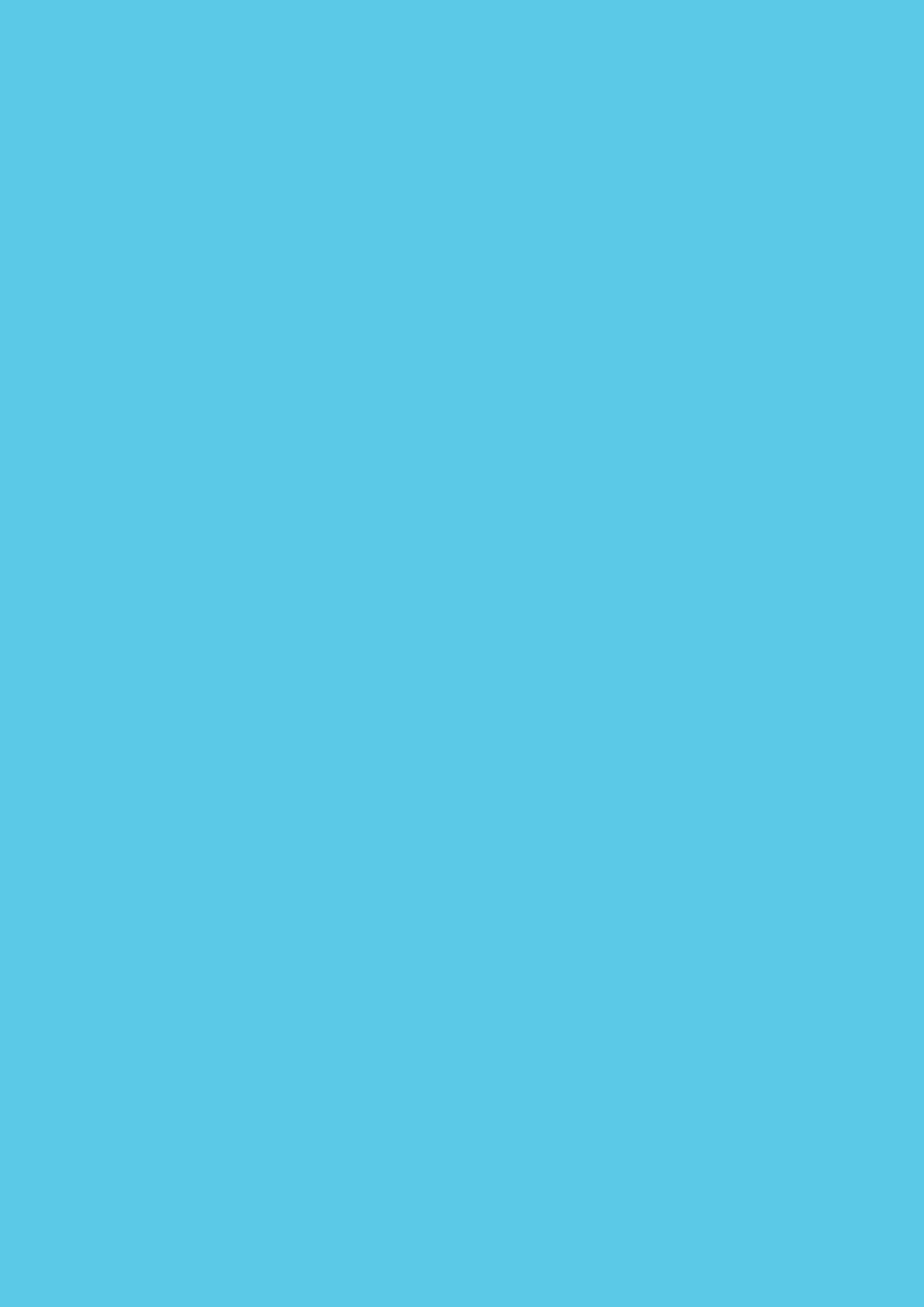## **Contents**

| List of figures                                                                                                           | $\overline{2}$                         |
|---------------------------------------------------------------------------------------------------------------------------|----------------------------------------|
| List of tables                                                                                                            | 3                                      |
| Foreword                                                                                                                  | 5                                      |
| Introduction                                                                                                              | 6                                      |
| Aspects of Work Satisfaction                                                                                              | 7                                      |
| Who are the happiest workers?<br>The Generations<br>The Sexes<br>Education                                                | 8<br>8<br>10<br>11                     |
| <b>Job Characteristics</b><br>Hours of work<br>Sector<br>Working from home<br>Occupation<br>Industry<br>Organisation size | 12<br>12<br>15<br>16<br>19<br>20<br>23 |
| What about where you live?                                                                                                | 24                                     |
| Does pay matter?                                                                                                          | 28                                     |
| Love what you do                                                                                                          | 30                                     |
| Conclusion and discussion                                                                                                 | 31                                     |
| <b>Technical Notes</b>                                                                                                    | 33                                     |
| References                                                                                                                | 34                                     |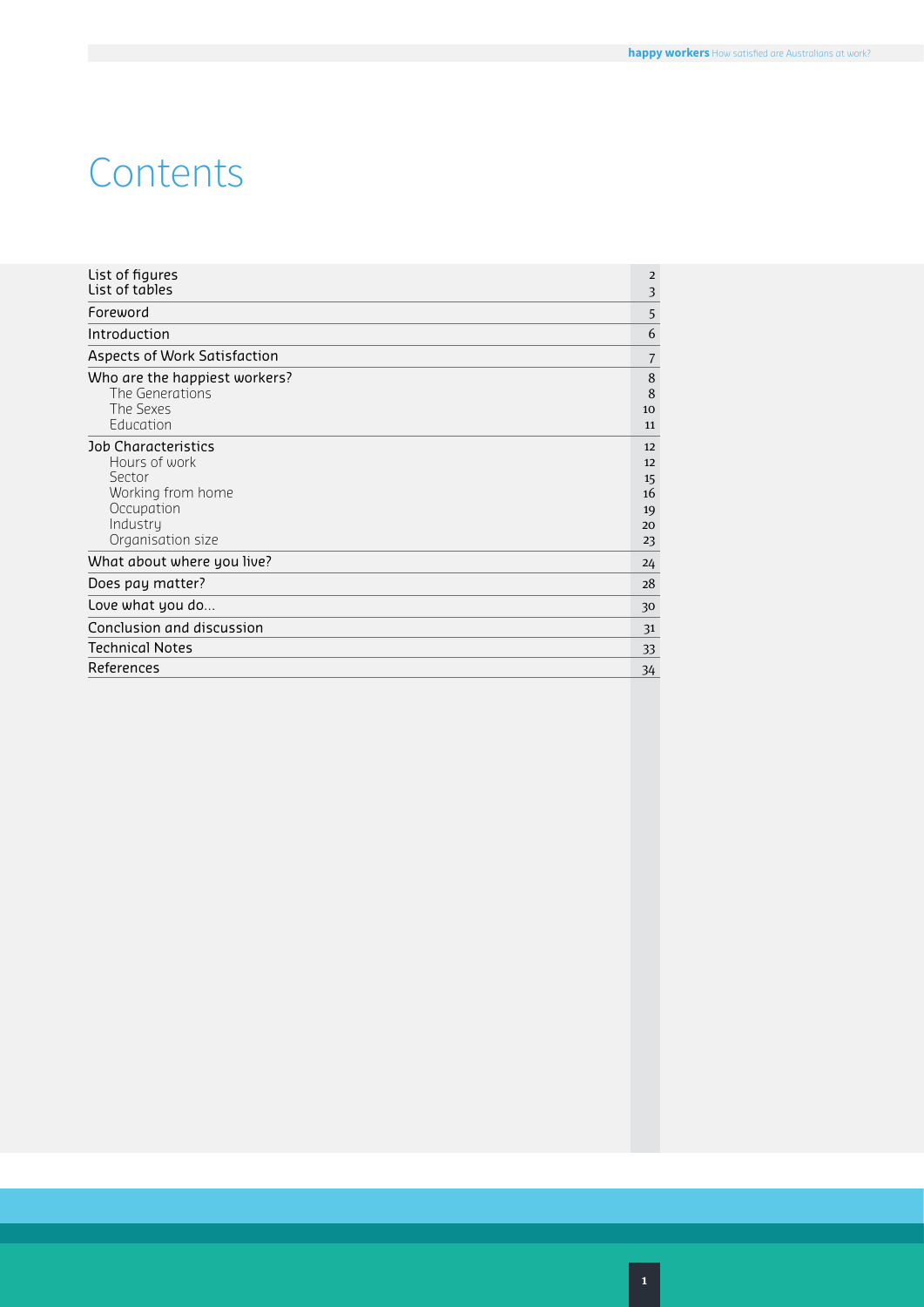## <span id="page-3-0"></span>List of figures

| Figure 1 | 7<br>Australians' satisfaction with aspects of work                                   |    |  |  |  |  |
|----------|---------------------------------------------------------------------------------------|----|--|--|--|--|
| Figure 2 | Satisfaction with job overall - The Generations                                       | 8  |  |  |  |  |
| Figure 3 | Satisfaction with job overall - The Sexes                                             | 10 |  |  |  |  |
| Figure 4 | Satisfaction with job overall – Education attainment                                  | 11 |  |  |  |  |
| Figure 5 | Satisfaction with job overall and weekly hours of work                                | 12 |  |  |  |  |
| Figure 6 | Satisfaction with job aspects and weekly hours of work                                | 14 |  |  |  |  |
| Figure 7 | Satisfaction with job overall - Sector                                                | 15 |  |  |  |  |
| Figure 8 | Satisfaction with work overall and working from home                                  | 16 |  |  |  |  |
| Figure 9 | Satisfaction with job overall - Occupations                                           | 19 |  |  |  |  |
|          | <b>Figure 10</b> Satisfaction with job overall – Industries                           | 20 |  |  |  |  |
|          | <b>Figure 11</b> Satisfaction with work overall – Organisation size                   | 23 |  |  |  |  |
|          | <b>Figure 12</b> Satisfaction with job overall – Cities, Regions and Remote Australia | 24 |  |  |  |  |
|          | <b>Figure 13</b> Satisfaction with job overall – States and Territories               | 25 |  |  |  |  |
|          | Figure 14 Average weekly wages by satisfaction level and job aspect                   | 28 |  |  |  |  |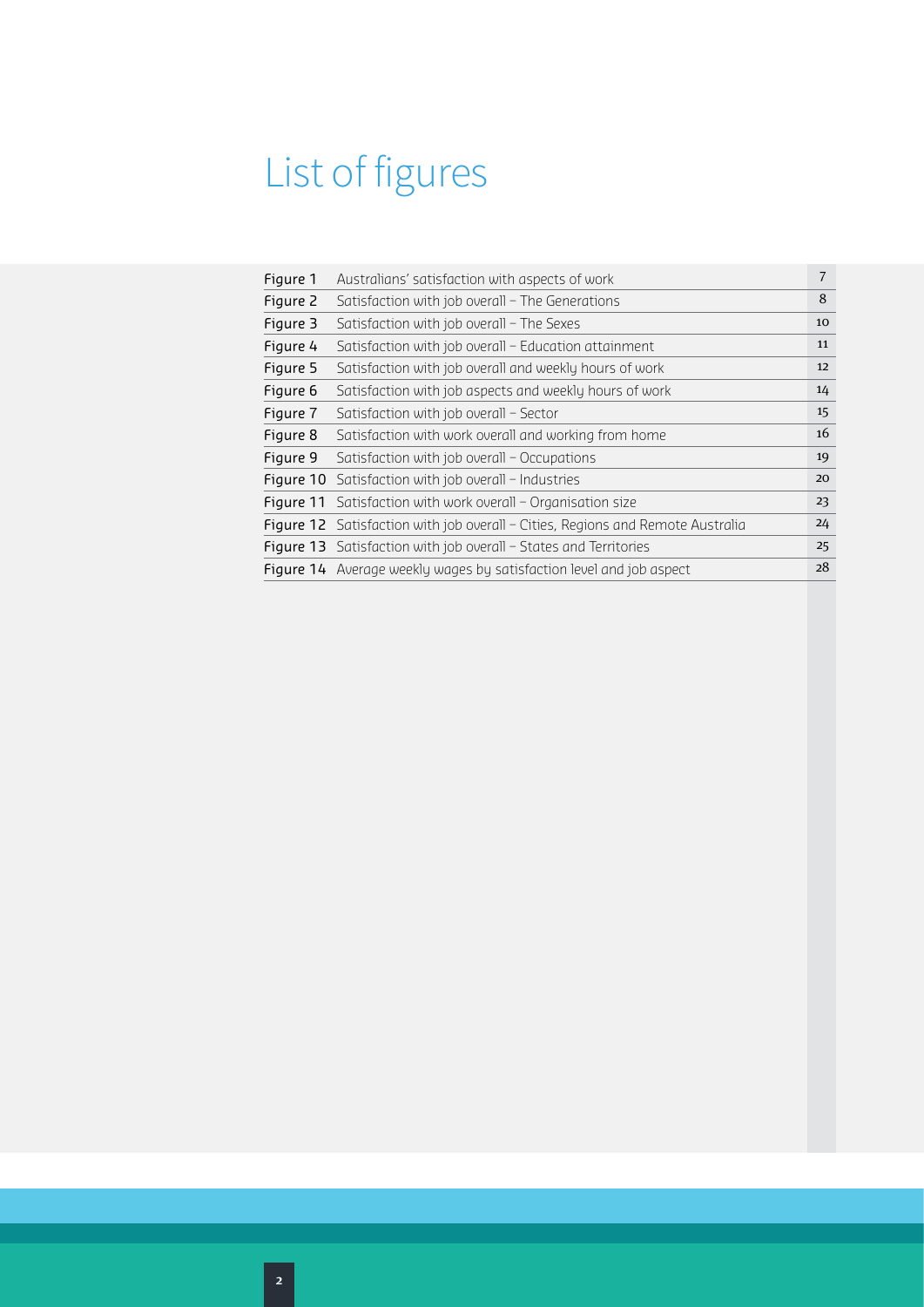## List of tables

| Table 1 | Workers that report being 'very happy' at work by State and Territory | 26 |
|---------|-----------------------------------------------------------------------|----|
| Table 2 | Average weekly wages by satisfaction level and job aspect             | 29 |
| Table 3 | Association between satisfaction with various job aspects             | 30 |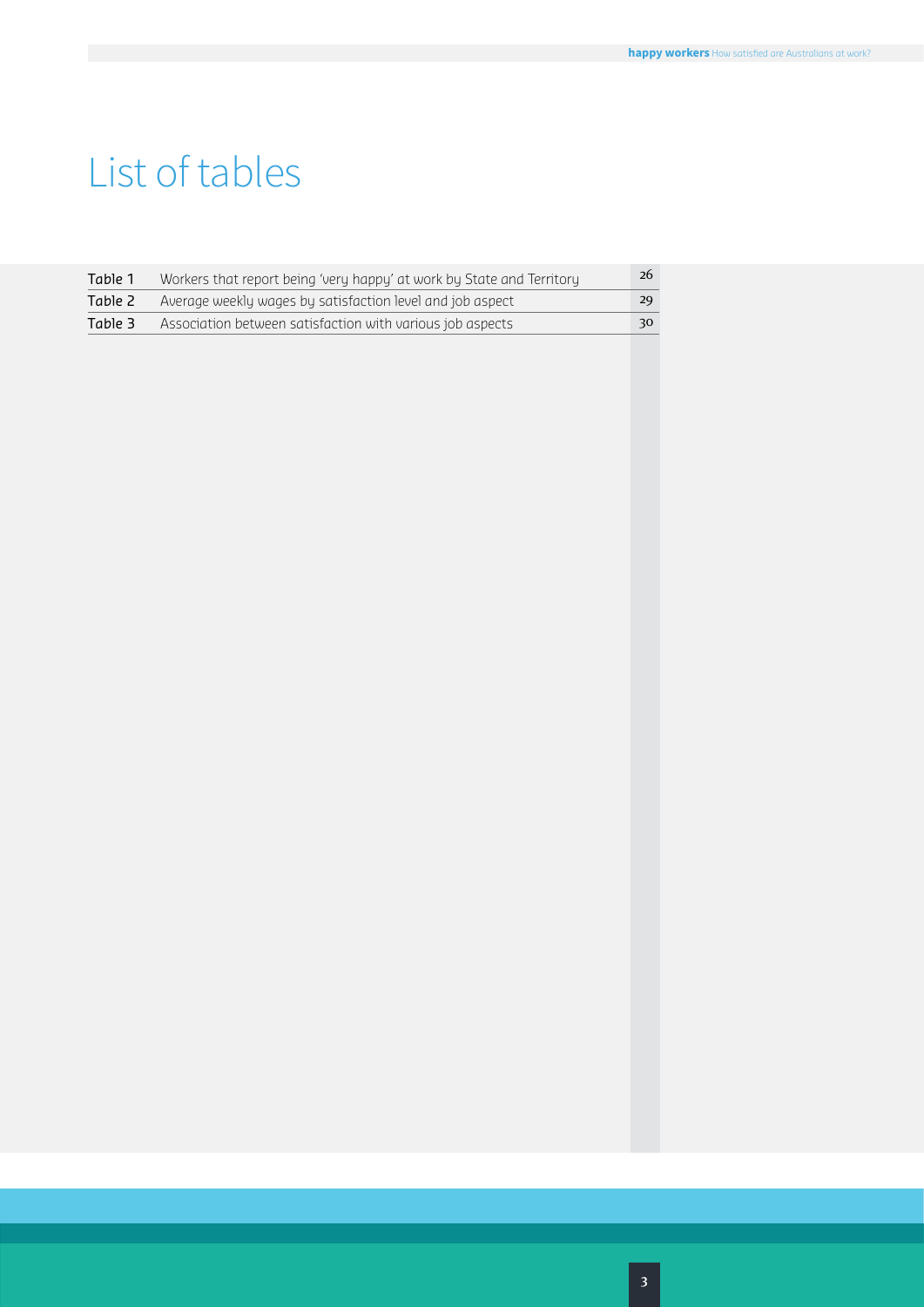I've spent my career on the people stuff, working with some of the world's biggest and best companies, but I've always thought – "we could do this better. We could make work (and leadership) real, and more 'human'". It's shifting the legal debate around 'control versus value of purpose and belonging. Work is fundamental to more equitable and prosperous economies and communities.

From working around the world, the value of 'work' is common to all of us, regardless of what we actually do. When we design work, paid or unpaid, for human beings, we all give it our everything. Our contribution, is the only part of any business that has unlimited potential. Building, leading and joining organisations has a whole bunch of responsibilities and opportunities 'programs' and 'initiatives', but more about fundamentally focusing on the actual work. Loving what we do, and who we do it with, and being valued for doing it, is at the heart of the whole thing. That's always been the key.

Rhonda Brighton-Hall

<span id="page-5-0"></span>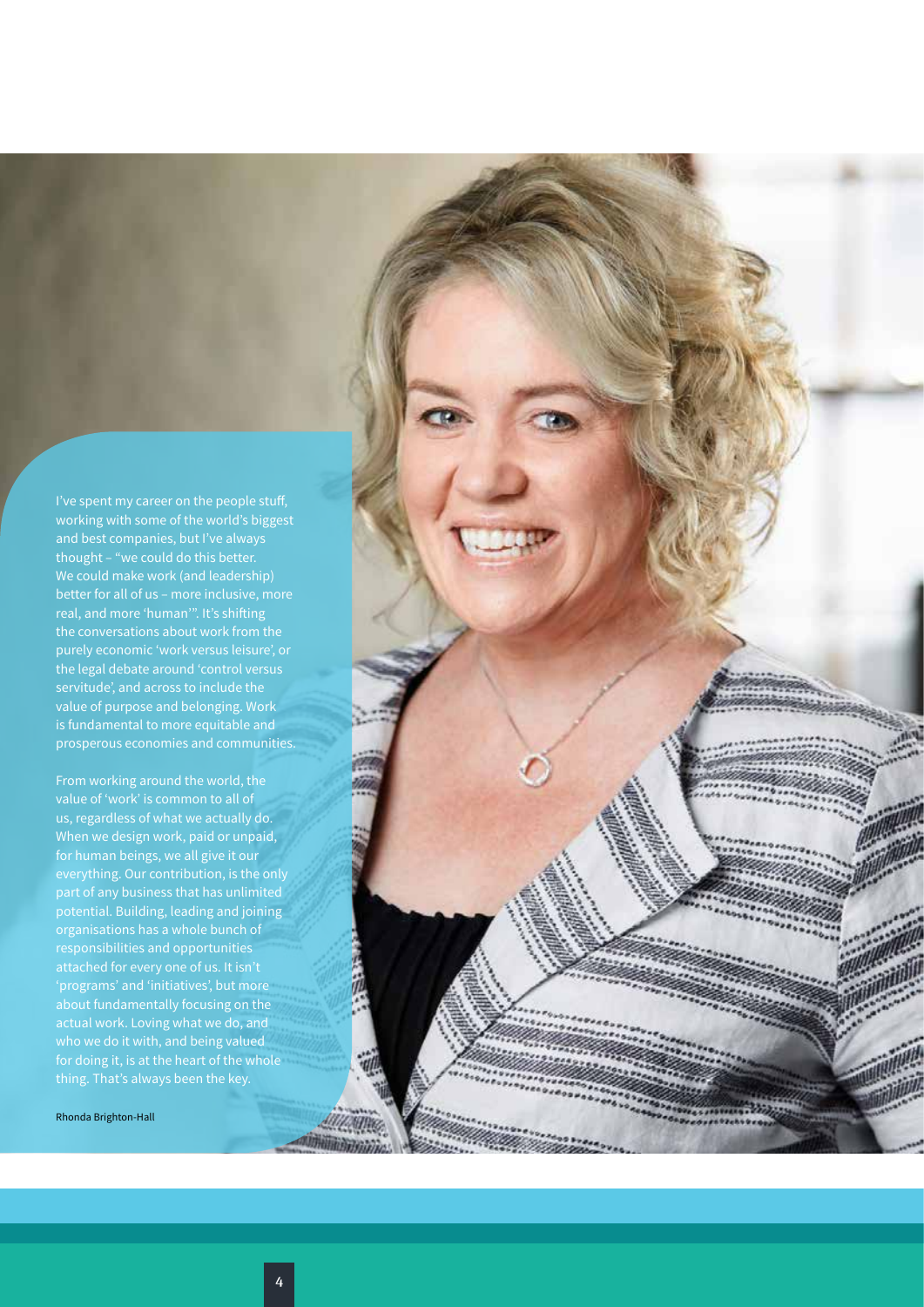## Foreword

We will spend a large part of our adult lives working – over 100,000 hours in some cases.

Work is a core component of our existence, our identity, our financial independence, and ultimately, our overall wellbeing.

For the longest time, we've looked at 'engagement', and more recently at the impact of employee experience, but beyond all that is simply happiness. What makes us happy at work? What makes us want to get out of bed and give our best? What makes us feel like we belong and that our contribution is valued?

There are a plethora of studies and espoused views on satisfaction, experience, and engagement, but this is the first time we've had a really serious national fact base. The findings of this research align to our common sense, but they challenge so much of what we've been talking about. We're hoping this report helps move us all to a different public debate and to a different debate inside businesses, about stuff that really does matter. Pay isn't always where it's at, colleagues do make a huge difference, small businesses trump big ones, mature workers are highly engaged, autonomy is important, but nothing matters more than the work we do.

We see 'work' as one of the most fundamental of human rights. The right to contribute. The opportunity to use our hands, our minds, our strength, our creativity and sometimes even our hearts, to contribute to the community in which we live. That puts work not at odds with our lives, in the old 'work versus life balance' thinking, but right in the middle of our lives, making a difference to our state of being. It's a small leap from that to looking at how work can work well, and happily for all of us.

We want to thank Curtin University and their expert team for their analysis and hard work in setting this baseline. We look forward to a continuing partnership with them, as we both seek to create the foundation for a better quality debate, and hopefully significant social change, about the way we work.

**Rhonda Brighton-Hall** CEO/Co-Founder of mwah. Making Work Absolutely Human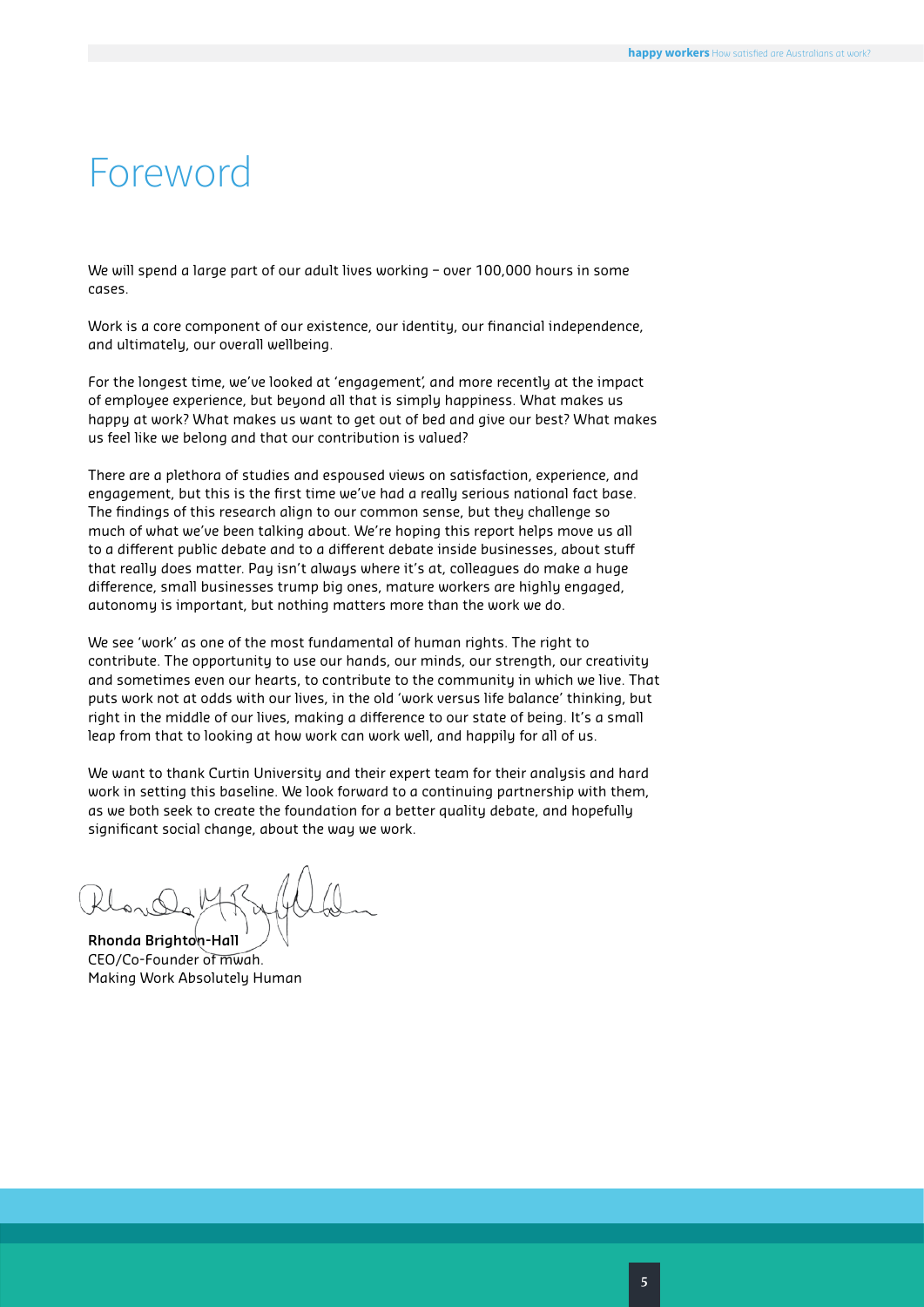## <span id="page-7-0"></span>Introduction

In 2017, around 12 million Australians will work an estimated total of 20 billion hours in paid employment. An average Australian man can expect to spend half of their waking lives at a paying job and an average Australian woman about 38 per cent. Given the time and commitment we spend at work each day and year, shouldn't we try and make it as human as possible?

A happy workplace where people feel valued can increase productivity and reduce the amount of human resources dedicated to resolve workplace grievances. Greater satisfaction and happiness at work has also been shown to have a number of positive relationships with business performance. Organisations with happy workers tend to have lower levels of absenteeism and staff turnover (Kristensen and Westergard 2004). Happier workers and workplaces also deliver higher levels of productivity and are often more innovative (Oswald et al. 2015, Iaffaldano and Muchinsky 1985).

Given the amount of time spent at work, the standard of living and sense of identity and belonging that a job can afford us, happiness at work is also closely linked to overall life satisfaction, and more so for men than women (Dockery et al. 2003). Those that find it difficult in the labour market, especially the unemployed, are more likely to have lower levels of life satisfaction than those that are gainfully employed.

In our workplaces we are also often able to access basic needs that are intrinsic to our overall wellbeing and level of satisfaction or happiness. These needs include a sense of competency, a sense of autonomy and a sense of relatedness (Deci and Ryan 2010). If all three are being met we are likely to feel far better about ourselves overall and have increased motivation and engagement in our daily tasks – including work.

The importance of creating workplaces that are 'happy' workplaces that can deliver so many benefits to individuals and the broader community is clear. In this report we look at the relationship between elements of job satisfaction and characteristics of individuals and their work using the latest data from the Household Income and Labour Dynamics in Australia (HILDA) survey. As satisfaction and happiness are often interchangeable terms across economic and psychology studies, throughout this report we use these terms in this same way.

We look to find out who the happiest and unhappiest workers are in Australia and what contributes to greater satisfaction in the workplace. Is it the way we work flexibility, hours, our occupation or the job itself? Is it our pay or job security? Does the size of the company we work for matter, or is it more about whether we own it or whether we work for someone else? And what about where we live and work – does that make a difference?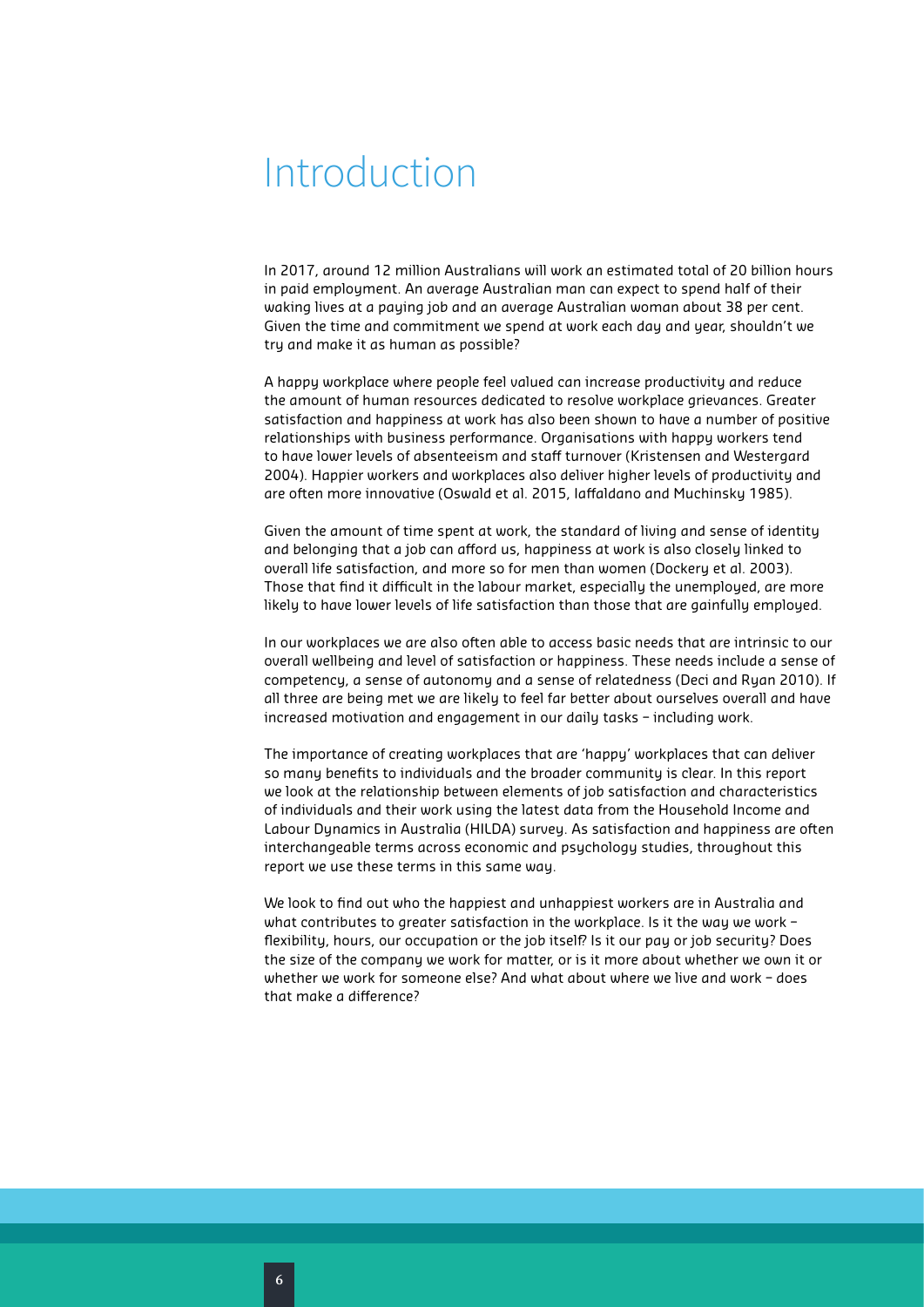## <span id="page-8-0"></span>Aspects of Work Satisfaction

A number of components work together to make a job what it is and what it has the potential to be. This includes workplace culture, who you're working with and for, how much you get paid and what you actually do.

The HILDA survey collects information about levels of satisfaction with work overall and individual aspects of a job including job security, work flexibility, the job itself, working hours and payment. Participants in this nationally representative survey are asked how satisfied they are with these aspects and rank these accordingly on a scale of 0 (totally dissatisfied) to 10 (totally satisfied).

Classifying these responses into four categories – 'dissatisfied', 'not so satisfied', 'satisfied' and 'very satisfied', $1$  we see that there are certain aspects of work that Australians are more or less likely to be satisfied with (Figure 1).

Australians are more likely to report greater satisfaction with their job security and work flexibility. Just over 40% of Australian workers report being 'very satisfied' with their job security and 36% with their flexibility to balance work and non-work commitments. On the other hand, 26% of workers also report being dissatisfied or not so satisfied with the level of flexibility their job afford them. This suggests that job flexibility is not necessarily accessible for everyone, but for those that do have flexible working arrangements, they are likely to be very happy with these.

Working hours and job payment attract the highest reports of dissatisfaction. Almost 30% of workers report being dissatisfied or not so satisfied with their total pay and working hours.



### **Figure 1 Australians' satisfaction with aspects of work**

Source: Authors' calculations from HILDA Wave 15.

Just over 40% of Australian workers report being 'very satisfied' with their job security.

<sup>1</sup> See Technical Notes for further details.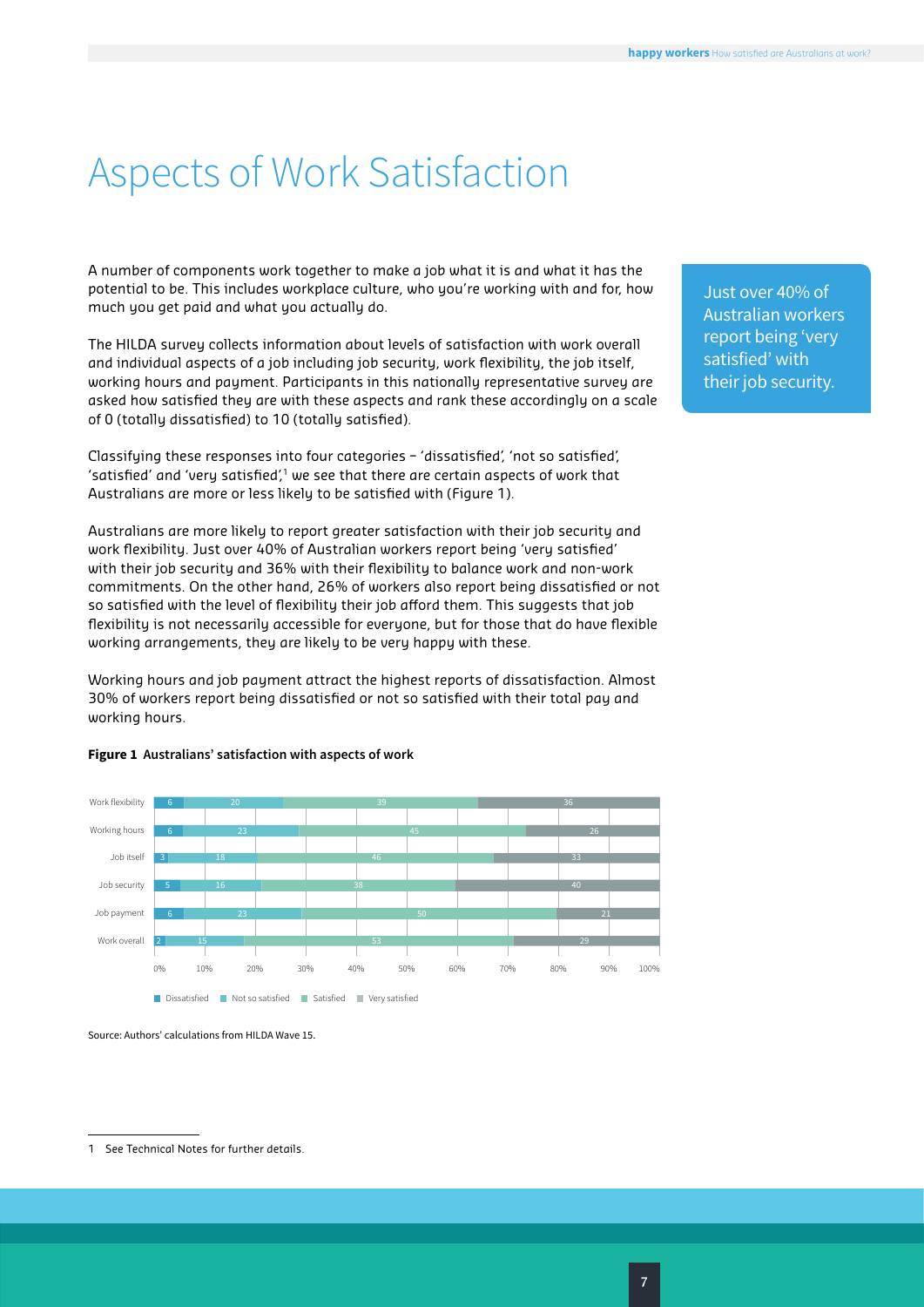## Who are the happiest workers?

<span id="page-9-0"></span>Workers that continue on beyond the age of 70 are likely to be doing so not out of necessity, but because they love what they are doing.

## **The Generations**

The association between age and life satisfaction is one that is typically U-shaped (Cassells et al. 2010). The youngest generation is generally happier with their lives overall. However, as we progress towards adulthood and the responsibilities of work, families and mortgages, our overall life satisfaction deteriorates into our 20s, 30s and 40s. We then begin to regain our youthful levels of life satisfaction as we approach retirement and the pains and stresses of raising and providing for a family begin to ease.

This same pattern of satisfaction is revealed when looking at satisfaction with work overall (Figure 2). The youngest generation – Gen Z are more likely to report being very satisfied in their jobs – 33%. This compares with only 24% for Gen Y and 28% for Gen X. One-third of Baby Boomers also report feeling very satisfied with their job overall.

Workers that continue on beyond that age of 70 are likely to be doing so not out of necessity, but because they love what they are doing. Of the small sample of Builders (those currently aged 73+) still working, almost two-thirds reported they were very satisfied in their job overall. Very few of this cohort reported feeling 'dissatisfied' or 'not so satisfied' with their work.



### **Figure 2 Satisfaction with job overall – The Generations**

Note: \*\*Builders are a small sub-set of workers within the sample (n=99). See Technical notes for further details about the generations.

Source: Authors' calculations from HILDA Wave 15.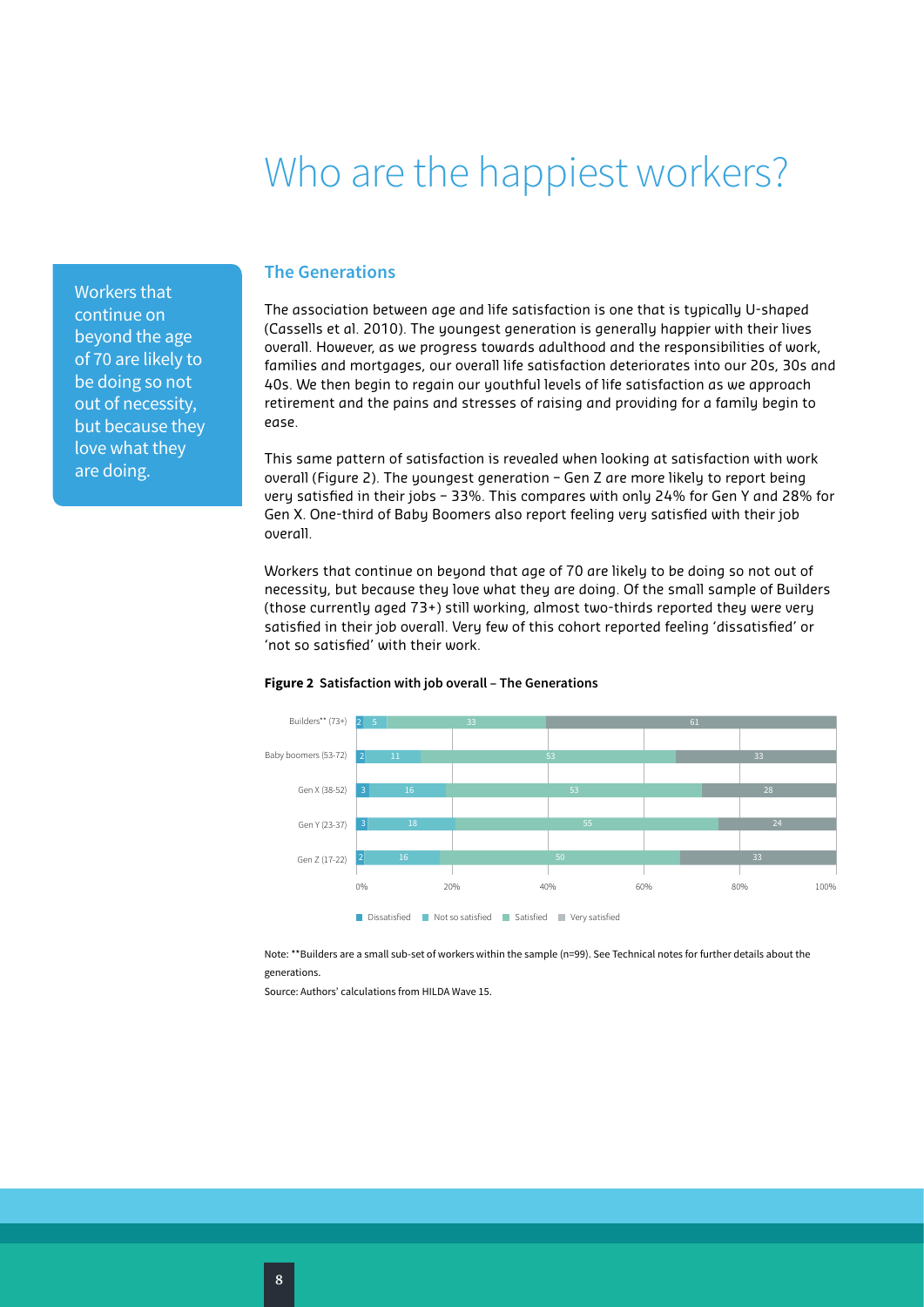## Diana, aged 70

I always thought at 70 that I would step back from work, but now I have reached 70, I think – step back from what? The work I do is what I am passionate about!

My career has always been something I have been proud of and something at which I have worked very hard. I have had many unique experiences (from mathematics teaching to senior roles at Apple), that have helped shape both the work I do and the way I work today. In my current role, I am using my skills and networks to drive meaningful change to encourage and support organisations to be more diverse and inclusive. I focus my time on working to create a better context within business for my granddaughters and other young women so that they will have a more equitable experience at work. This purpose is something that gives me energy, meaning and makes me happy.

Flexibility is now more important than ever before, and at this stage in my life I am fortunate to have control over how I work. Flexibility is something, I believe, our leaders need to become better at providing to all workers, including the mature aged. Flexibility will support workers at all stages in their lives to stay in the workforce to balance the important things in our lives and remain productive.

I don't know when I want to stop working, but I don't think it is anytime soon; I still have a lot to do!

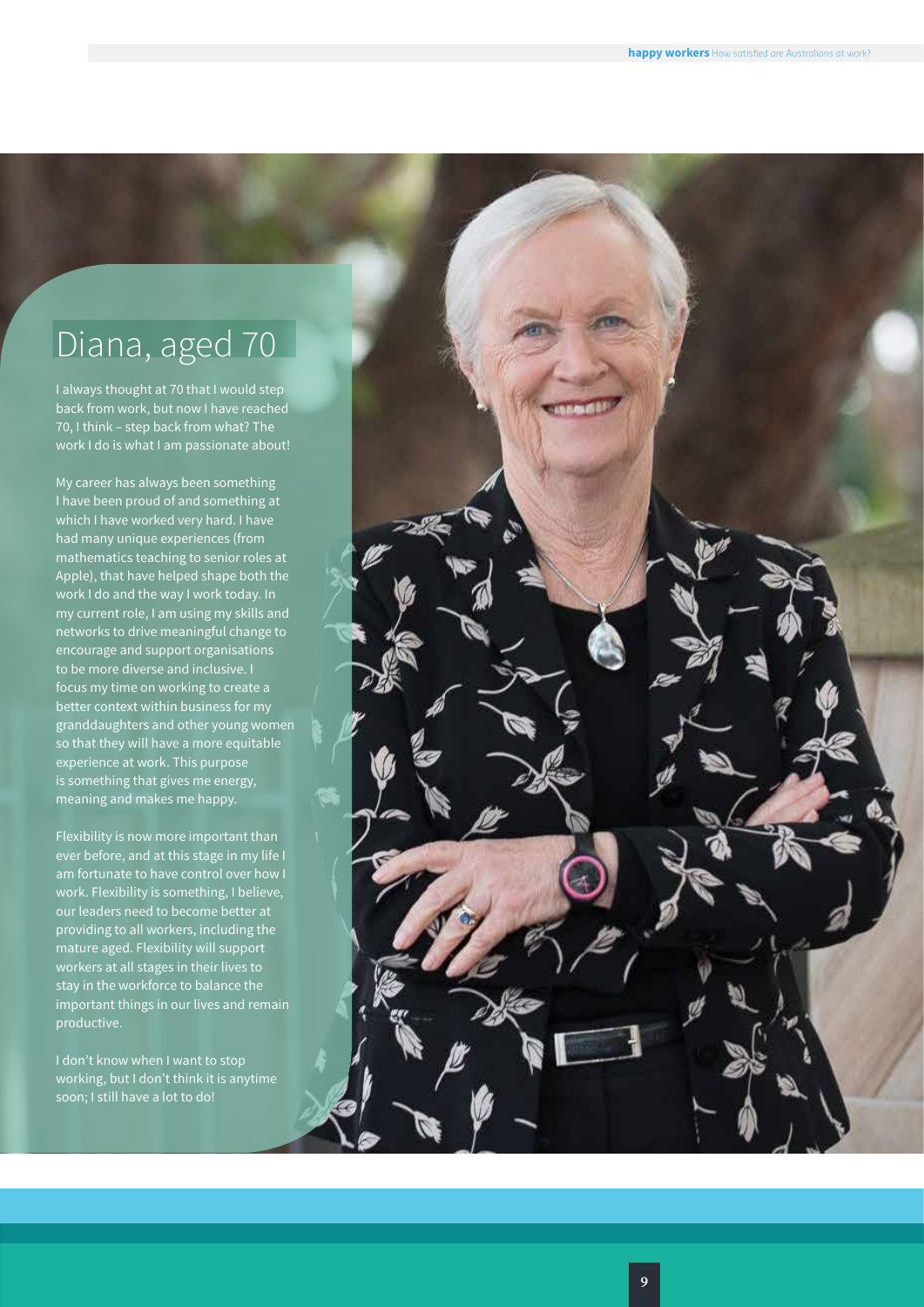## **The Sexes**

Men and women will often work in different occupations and in different ways. Women are more likely to work part-time and in the health, caring and education sectors. Whereas men will typically work full-time and in sectors such as construction, mining and manufacturing. Women are also more likely to look for jobs that will allow them to balance work with caring for and having a family.

These differences can lead to different satisfaction levels between men and women in terms of their work (Figure 3). Similar proportions of women and men report being 'dissatisfied' or 'not so satisfied' with their job overall. However, a higher proportion of women than men report being 'very satisfied' in their jobs – 31% compared to 27%.



### **Figure 3 Satisfaction with job overall – The Sexes**

Source: Authors' calculations from HILDA Wave 15.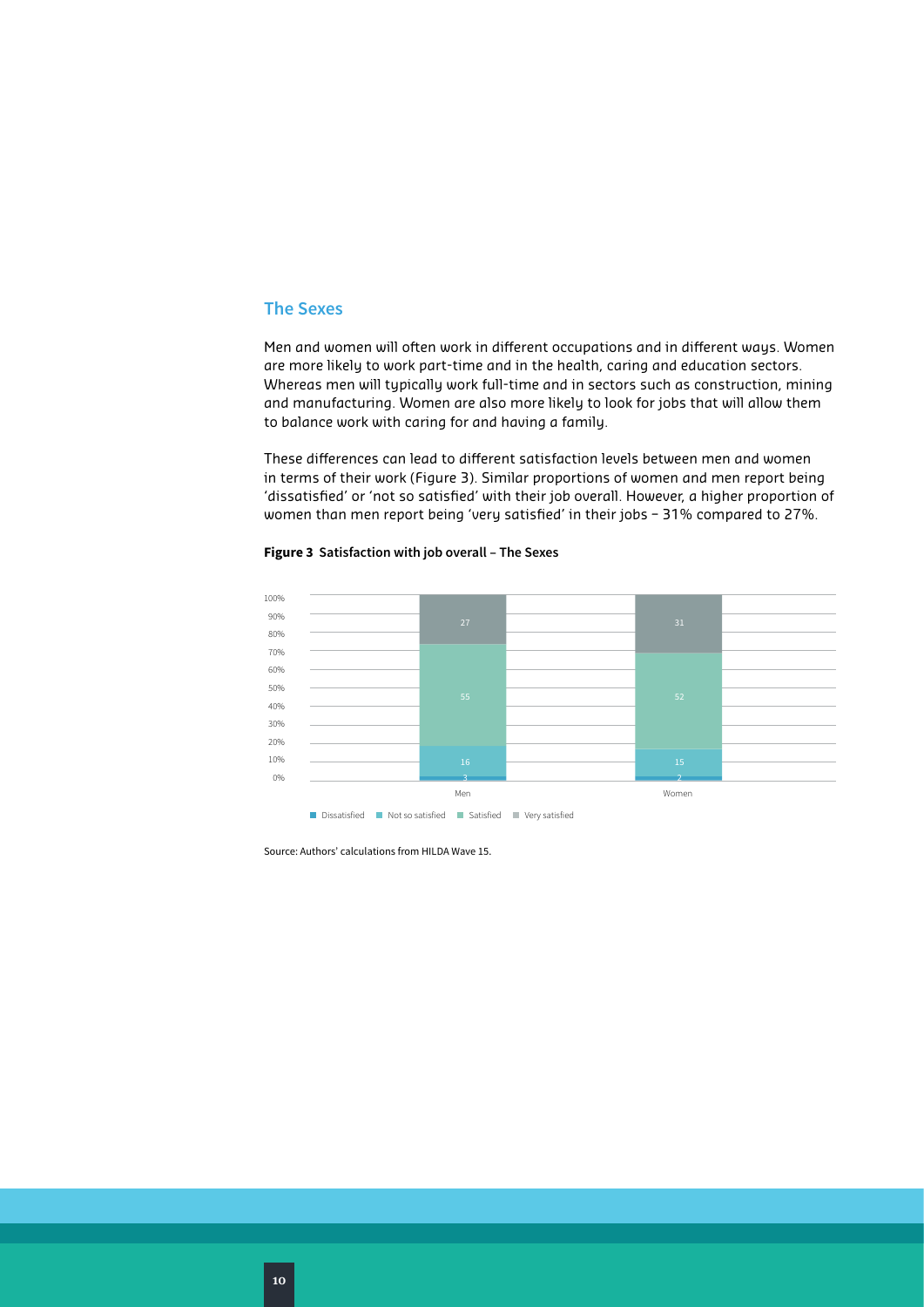## **Education**

Australians are more educated now than ever before. Younger generations go on to university and further studies at greater rates than their parents did and their parents before that. We pursue university degrees with an idea that it will deliver better job opportunities, accompanied by higher paid jobs and potentially more secure work. Higher levels of education will more often than not deliver higher returns through greater pay in the workforce and lifetime earnings (Cassells et al. 2012). But higher levels of education do not necessarily translate into higher satisfaction at work (Figure 4). In fact, the higher the level of education, the lower the proportion of workers that are 'very satisfied' in their job overall. Of those workers with a postgraduate degree, 23% report being 'very satisfied' in their job overall. This compares with 34% of those with Year 11 and below as their highest level of education. University graduates and postgraduate workers are also more likely to report being 'dissatisfied' and 'not so satisfied' with their jobs overall than other workers with lower educational attainment.

A number of explanations for the inverse relationship between educational attainment and satisfaction levels have been put forward, including the mismatch of expectations and reality (Dockery 2010). Australians with higher education levels are also more likely to come from more privileged backgrounds, which, Dockery argues may exacerbate this mismatch.



### **Figure 4 Satisfaction with job overall – Education attainment**

Source: Authors' calculations from HILDA Wave 15.

A higher education may not exactly go hand-in-hand with workplace happiness.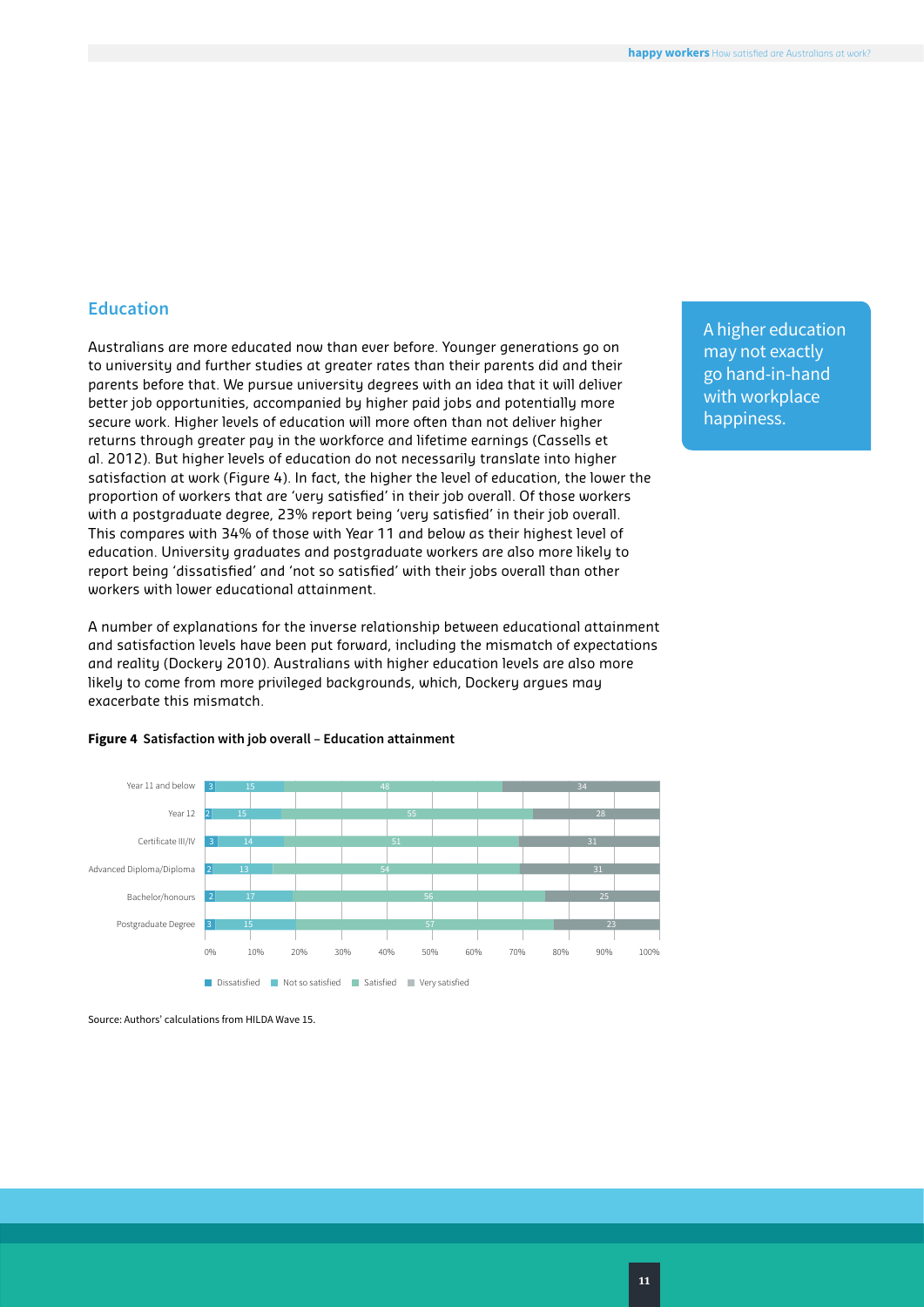## <span id="page-13-0"></span>Job Characteristics

## **Hours of work**

Australian men work on average 40 hours each week and women 31 hours per week. The more time we spend at work the lower our job satisfaction levels (Figure 5). Satisfaction with work overall is highest for those workers that are employed for only a few hours each week. Satisfaction then dips for workers spending between 10 and 20 hours at work each week and continues to fall gradually as the hours of work increases.



### **Figure 5 Satisfaction with job overall and weekly hours of work**

Note: Grey shading represents 95% confidence interval around the estimates. Source: Authors' calculations from HILDA Wave 15.

Some interesting patterns between hours of work each week and satisfaction with job aspects are revealed in Figure 6. Satisfaction with hours of work increases up to around 25 hours of work each week before dipping and rising again until it reaches around 38 hours. Beyond this point satisfaction with working hours decreases rapidly.

Satisfaction with job flexibility and hours decreases rapidly beyond 38 hours a week.

The difficulties of balancing work and other commitments as working hours increase is evident. Satisfaction with the flexibility to balance work and non-work commitment has a strong negative relationship with the number of hours worked each week. And as our lives become busier and we try and fit more and more in each week, the difficulty of this balancing act is set to increase.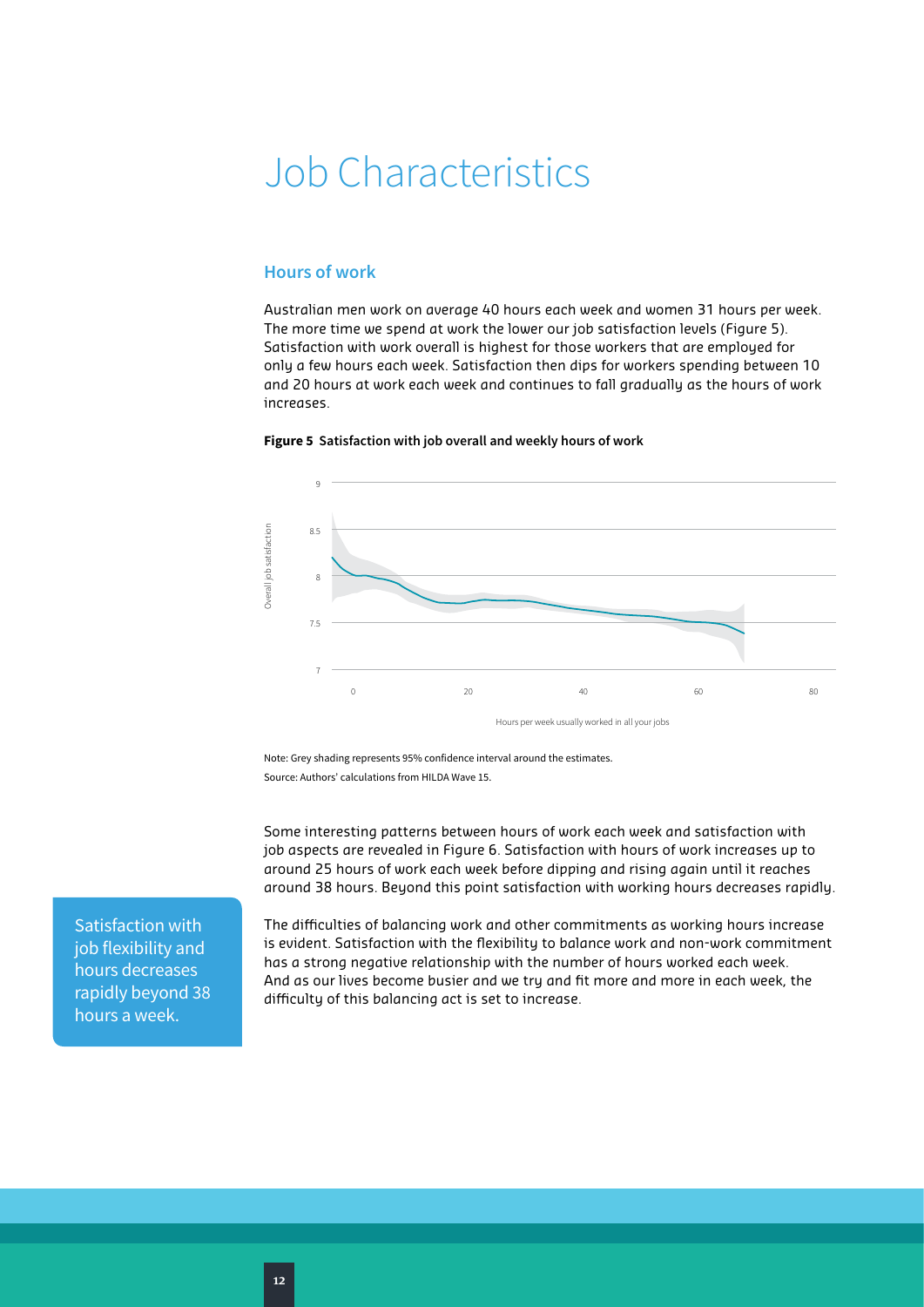## Darren, aged 44

We had a new CEO and she really ramped up the pressure on the business. She had a big vision, and it felt exciting.

 Initially, there was an expectation that it was a six month 'push' to get the business back into shape. We were running on adrenalin, and feeling part of something pretty special. Pretty soon, though, it became obvious that it was a big idea with not enough resources. We were all starting earlier and earlier and ending later and later. Long hours were the expected 'norm'. Then, there were cutbacks, and people were getting really tired.

 It sounds silly, but it was when the little things went wrong that I realised I'd stopped loving my job, and started resenting it. My kids didn't have clean uniforms, I was late for parent teacher, I missed all the 'after school' conversations and didn't feel I was part of their lives. My wife was disappointed in me for not being around and doing my share. On top of that, I stopped exercising and looking after myself properly, so I was putting on weight and picking up colds every time one of the kids had one. I was working hard on good work, but I was feeling tired and unappreciated, plus I was missing out, all at the same time.

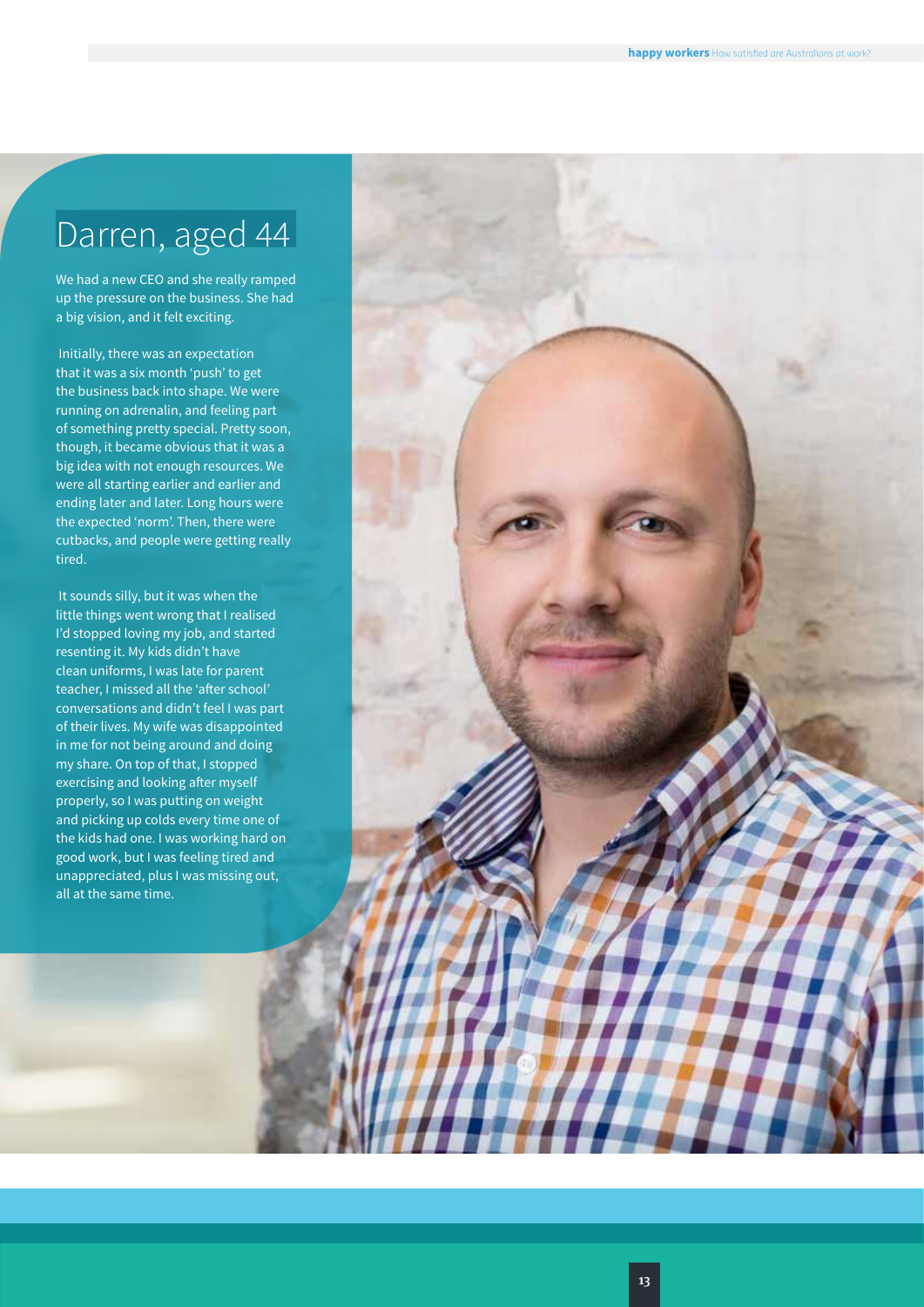

### **Figure 6 Satisfaction with job aspects and weekly hours of work**

Source: Authors' calculations from HILDA Wave 15.

Working more hours each week won't necessarily lead to greater satisfaction with your weekly pay packet.

The relationship between satisfaction with job security and the work itself follow a similar pattern. Both have declining satisfaction levels as hours of work increase to just under 20 hours each week. From this point, as hours increase so too does satisfaction with the work itself and job security, suggesting that the relationship is reciprocal. The more a person enjoys the work they are doing and who they are doing it with, the more hours they spend at work. Longer work hours each week are also linked with higher satisfaction levels around job security, with full-time work likely to be driving these patterns.

Working more hours each week won't necessarily lead to greater satisfaction with your weekly pay packet. Satisfaction with pay follows a reasonably smooth line, decreasing at first then only gradually rising as hours increase.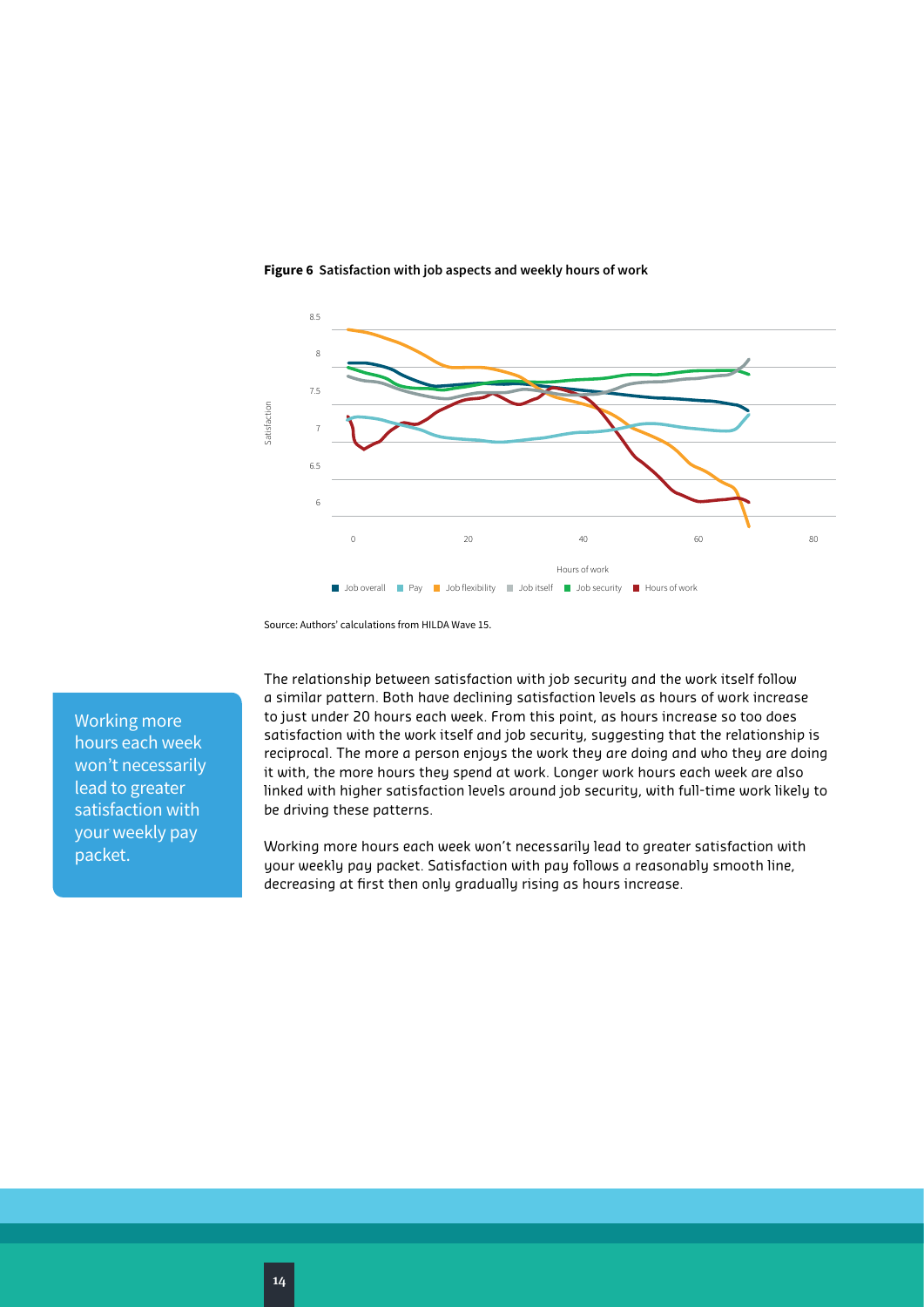### **Sector**

Classifying the workforce into public, private and the not-for-profit sector, differences in job satisfaction are revealed (Figure 7). Those working in the not-for-profit sector are more likely to report being 'very satisfied' and 'satisfied' with their job overall than those working in the private and government sectors. Eighty-eight per cent of workers in the not-for-profit sector report being 'very satisfied' or 'satisfied' in their job overall, compared with 86% of government workers and only 81% of private sector workers.

A much higher proportion of employees in the private sector report being dissatisfied with their job overall (20%) compared to government (14%) and not-for-profit (12%) sector employees.

Both the nature of work, the overall aims of an organisation and the culture of a workplace can influence job satisfaction. The differentiating features of the private and not-for-profit and government sectors including motivation, workplace conditions and the type of jobs people are likely to be working in these sectors are likely to be contributing to the differences we observe. Private sector organisations tend to be motivated more by profit whereas the not-for-profit and government sectors are typically motivated by service to the community. Government and the not-for-profit sector (including universities) will generally have better working conditions including more generous leave entitlements, shorter hours of work and higher superannuation.

One-fifth of workers in the private sector report being dissatisfied with their job overall.



### **Figure 7 Satisfaction with job overall – Sector**

**Dissatisfied Not so satisfied** Satisfied Very satisfied

Source: Authors' calculations from HILDA Wave 15.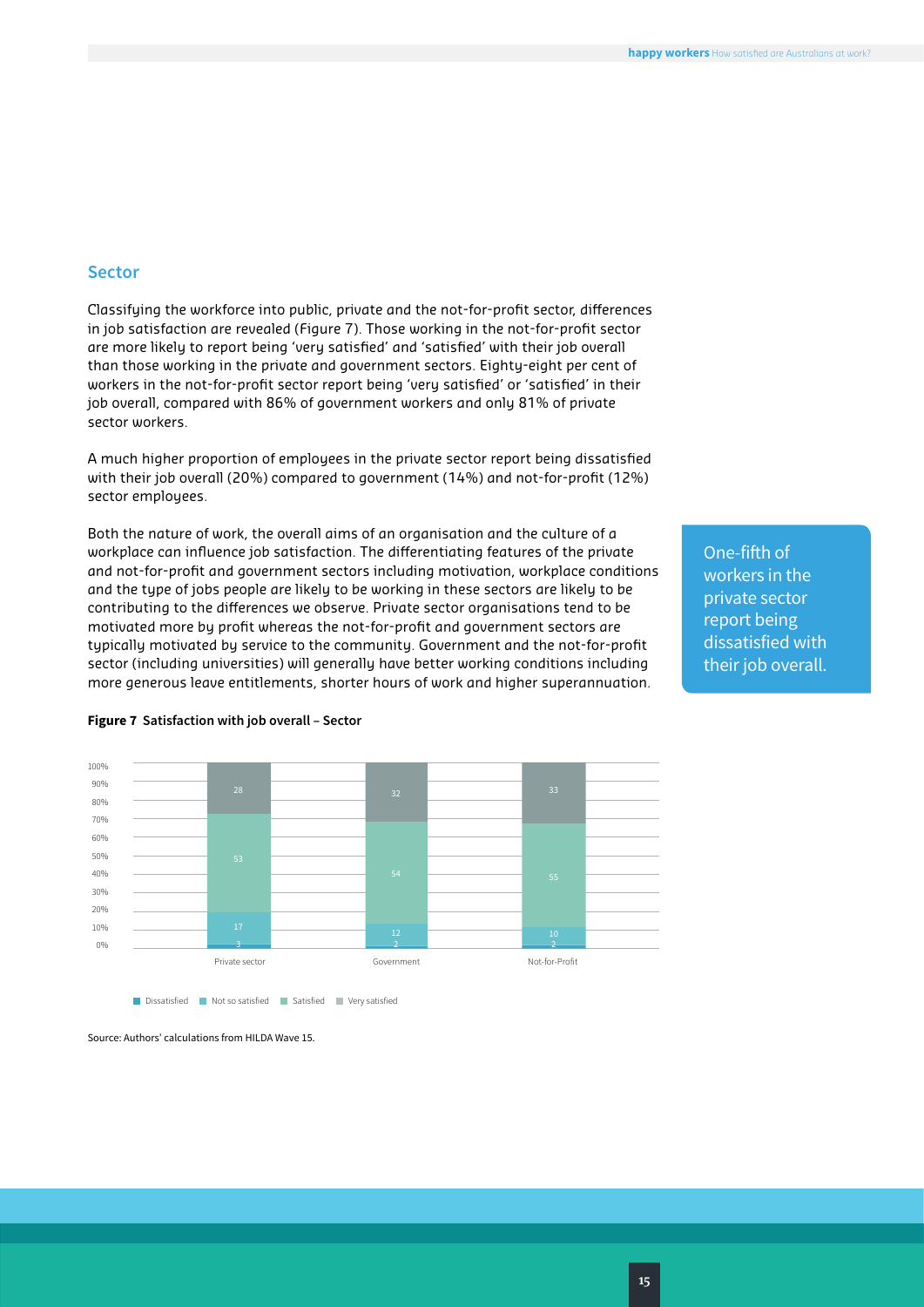## **Working from home**

Around one-quarter of Australian's will work some of their usual hours from home each week. This proportion has remained steady over the last ten years. Working from home can offer a degree of flexibility and autonomy that workers will often look for in their jobs. It can also cut-out the unnecessary time we spend commuting each week to work.

On the other hand, working from home can also encroach upon our home lives, with our working days extending into our nights and weekends, taking up time we would normally spend resting and catching up with family and friends.

People that are able to do a little work from home each week tend to report higher levels of job satisfaction than those that aren't able to do the same. Thirty-one per cent of workers who usually work some of their hours at home each week reported feeling 'very satisfied' with their work overall compared with 28% that did no work from home. A further 19% that did no work from home each week reported feeling 'dissatisfied' or 'not so satisfied' with their job overall, whereas 15% of those working at home each week reported this dissatisfaction level.

### **Figure 8 Satisfaction with work overall and working from home**



Source: Authors' calculations from HILDA Wave 15.

People that are able to do a little work from home each week tend to report higher levels of job satisfaction than those that aren't able to do the same.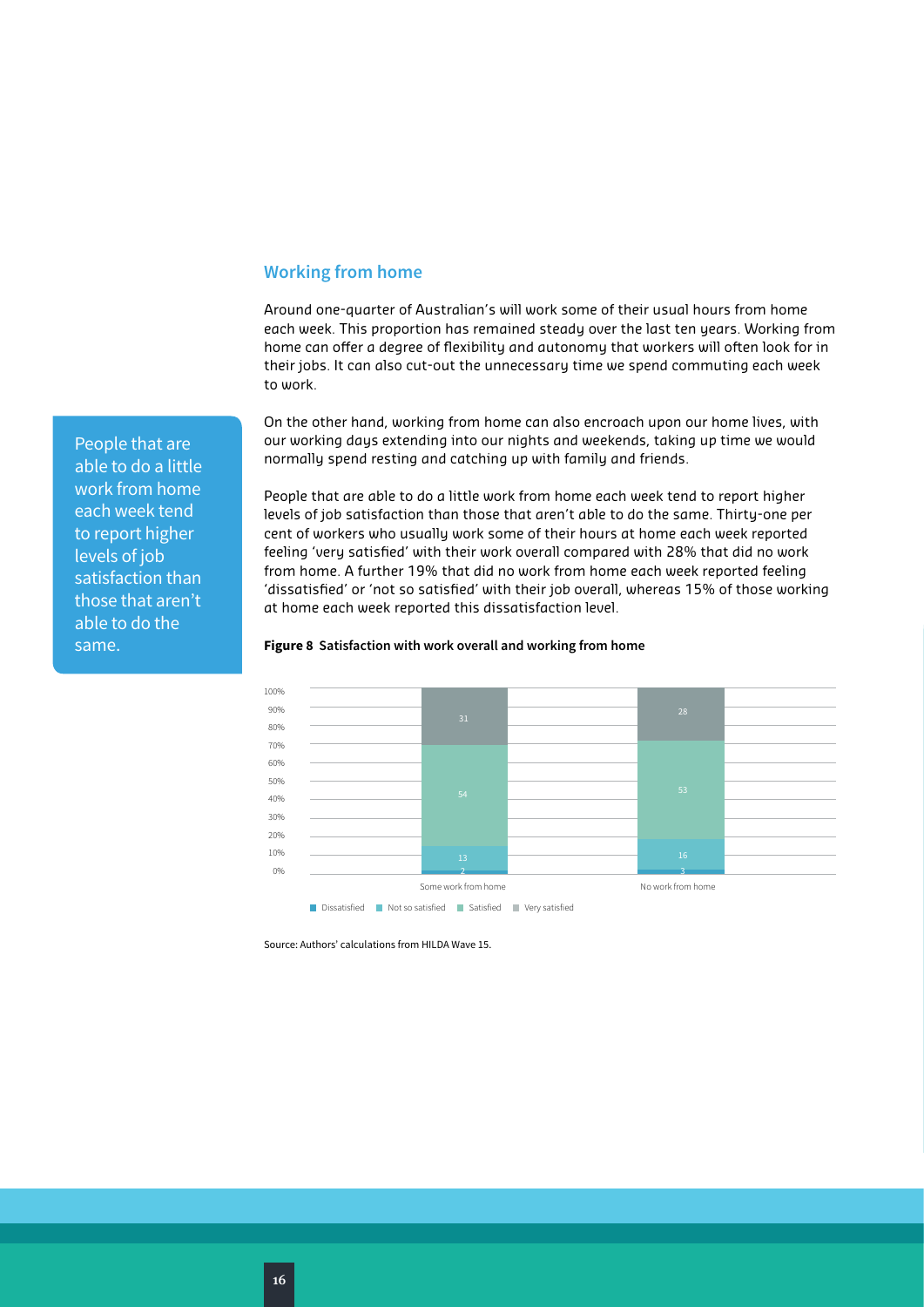## Rony, aged 35

happy to be able to work from home is something that has had a positive outcome on my health, wellbeing and

 The great things people say about working from home from all true. I get to work without distractions, I have increased focus and I get to choose the hours I work. I also have the freedom to create my own workspace, in fact I have a dedicated comfortable ergonomic space in my house that I love to work in. As an added bonus, when I work from home I don't need to worry about the Sydney commute. I also get to work outside and have the freedom to structure my work and breaks as I want to.

 The freedom and flexibility I have, to be able to work in the way I want, is something I really value and enjoy.

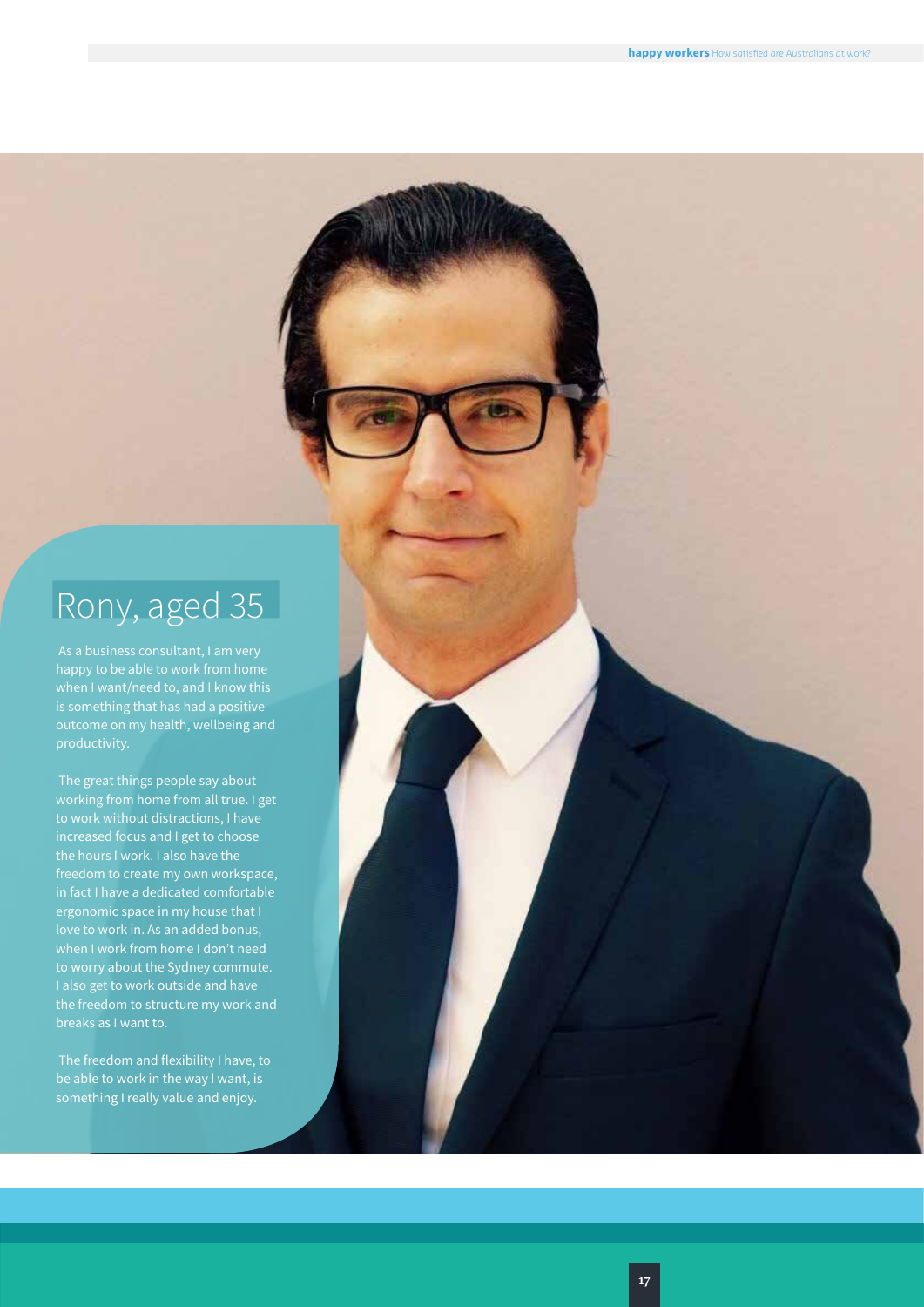## Jooyin, aged 26

"I love their innocence ... I love how they freely give me cuddles ... I love their sense of fun and adventure." **Jooyin / 26 / Child Care Worker**

An experienced child care worker who has worked for six years at an Early Childcare Centre in Sydney's inner west, Jooyin moved to Australia from Korea to study economics and took a part time job as a childcare worker. It soon became apparent to Jooyin that working with children brought so much more joy to her life than studying economics.

Asking Jooyin how she made the decision to leave studying and become a full-time childcare worker, she explained: "it was so easy, even though the work can be physically and mentally hard at the end of the day you don't remember that, you remember the cuddles, the smiles, and cheekiness."

Jooyin explained the other reason she loves her job is her teammates. "If the kids are getting a little unruly I know that one of my teammates will step in and help." She credits her boss as someone who has always encouraged her, listened to her and valued her contribution to the early childcare sector.

"How lucky am I to watch children grow and learn, I have the best job in the world."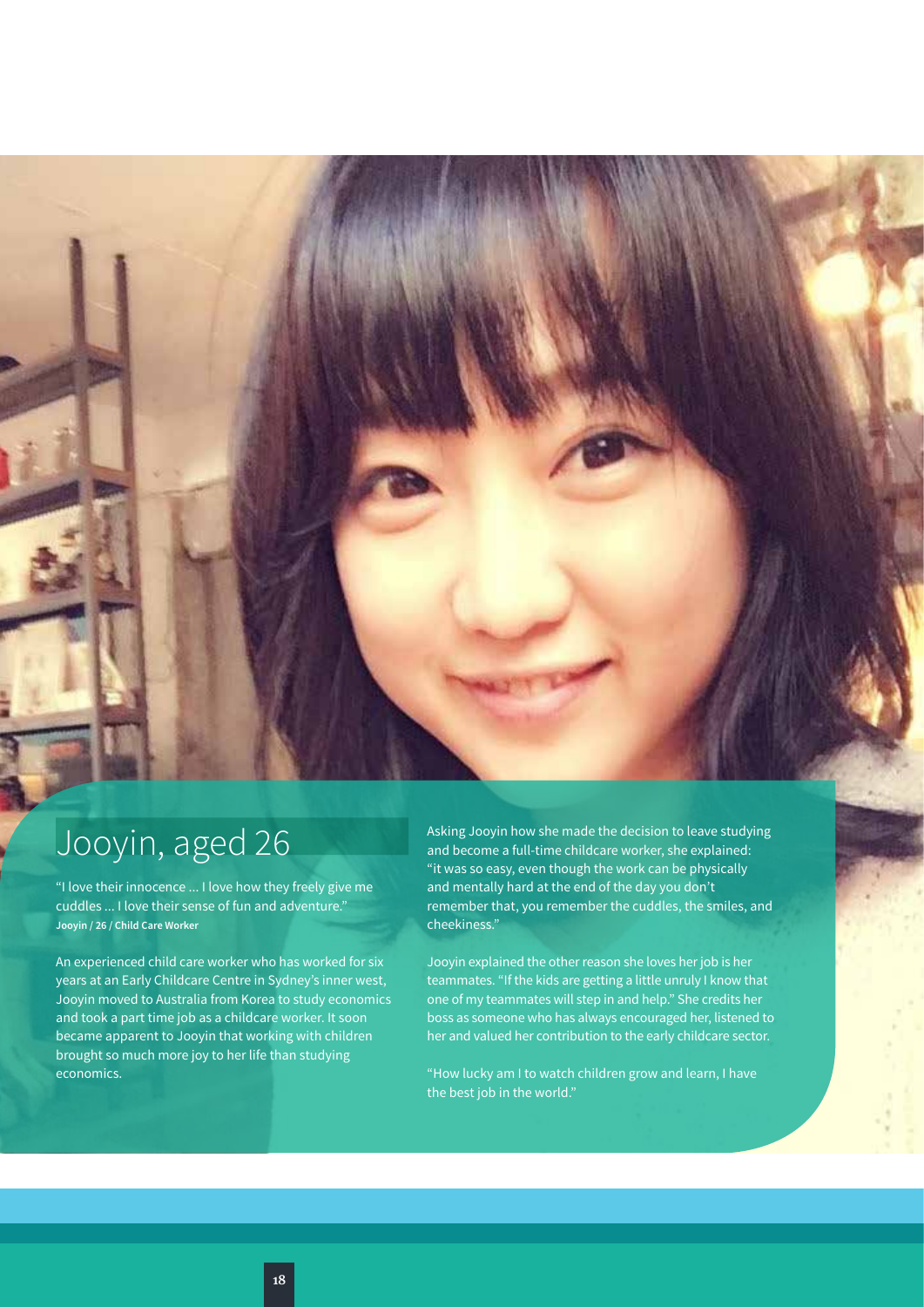## **Occupation**

The relationship between broad occupation categories and overall job satisfaction is shown in Figure 9. Workers in occupations with mid-range skill levels are more likely to report being 'very satisfied' with their job overall. Community and personal service workers, which include childcare and aged care workers, policing and emergency services and travel and tourism workers are more likely to report higher levels of job satisfaction overall. These workers will typically have a Certificate or Diploma qualification, with patterns of job satisfaction similar to those observed in Figure 4. Around 35% of community and personal service workers report being 'very satisfied' with their job overall and 32% of clerical and administrative workers.

Lower level occupations are more likely to report being dissatisfied with their work overall (Figure 8). Around one-fifth of labourers, machinery operators and drivers and sales workers report being 'not so satisfied' or 'dissatisfied' with their job overall.

35% of community and personal service workers report being very satisfied in their iob overall.

### **Figure 9 Satisfaction with job overall – Occupations**



Note: Occupations are ANZSCO 1-digit classification. Source: Authors' calculations from HILDA Wave 15.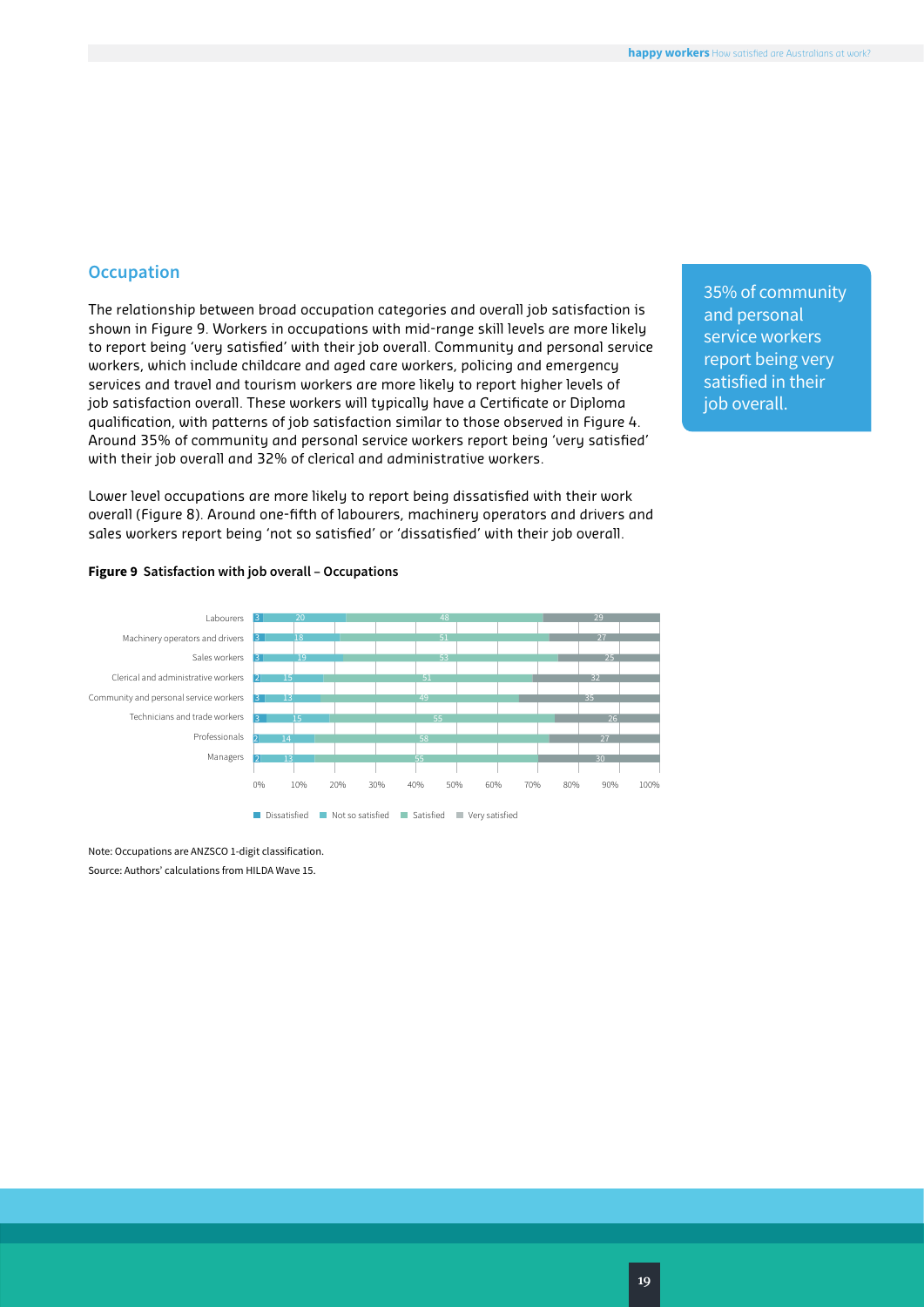Around one-fifth of workers in the Accommodation and Food Services sector report being dissatisfied with their job overall.

## **Industry**

While often closely related to occupation, the type of industry you work in, is also likely to play a role in overall job satisfaction (Figure 10). Agriculture, Forestry and Fishing and Arts and Recreation Services have the highest proportion of workers that are 'very satisfied' with their job overall (38%). This is followed by 'Other Services' (37%), which includes a broad range of personal services, religious, civic and interest group services (ABS 2006).

The Accommodation and Food Services sector has the highest proportion of workers that report being 'dissatisfied' or 'not so satisfied' in their work overall – 26%. Workers in this sector are typically working part-time in cafes, restaurants, takeaway food services and bars.

### Accommodation and Food Services Professional, Scientific and Technology Information Media and Telecomm Manufacturing Retail Trade Wholesale Trade Construction Mining Rental, Hiring and Real Estate Transport, Postal and Warehousing Administrative and Support Service Public Administration and Safety Financial and Insurance Services Health Care and Social Assistance Electricity, Gas, Water and Waste Education and Training Other Services Arts and Recreation Services Agriculture, Forestry and Fishing 0% 20% 40% 60% 80% 100%

### **Figure 10 Satisfaction with job overall – Industries**

Note: \*\*Those reporting being dissatisfied are often a very small sample of workers when disaggregating the data by 19 industry classifications. Industries are ANZSIC 1-digit classification. Source: Authors' calculations from HILDA Wave 15.

**Dissatisfied\*\*** Not so satisfied Satisfied Very satisfied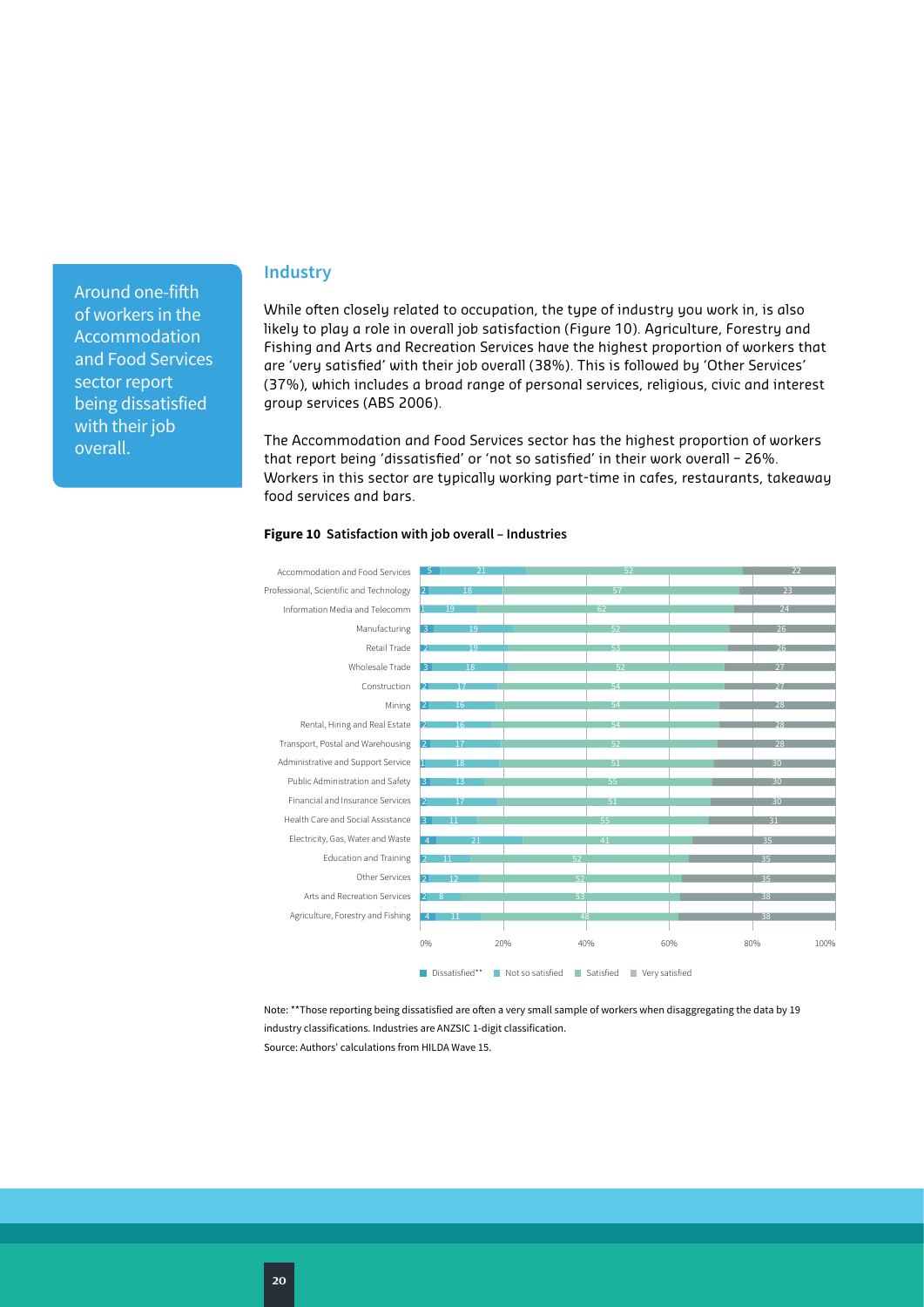## Mark, aged 54

After starting my career as a pilot, I am loving my choice to come back to my farming roots.

What living on the land gives me that I didn't get in the air is variety. No two days are the same here: whether it's crop trials, animal husbandry or marketing and promotion, there's never a dull moment. What I love most about my work it would be making a contribution to society by producing food and looking after the environment.

One constant is the close sense of community, and we farmers work as a team. A classic example was when my father passed away during a harvest season. Within 48 hours our neighbours turned up to finish the harvest for us so that we could deal with the funeral and our grief.

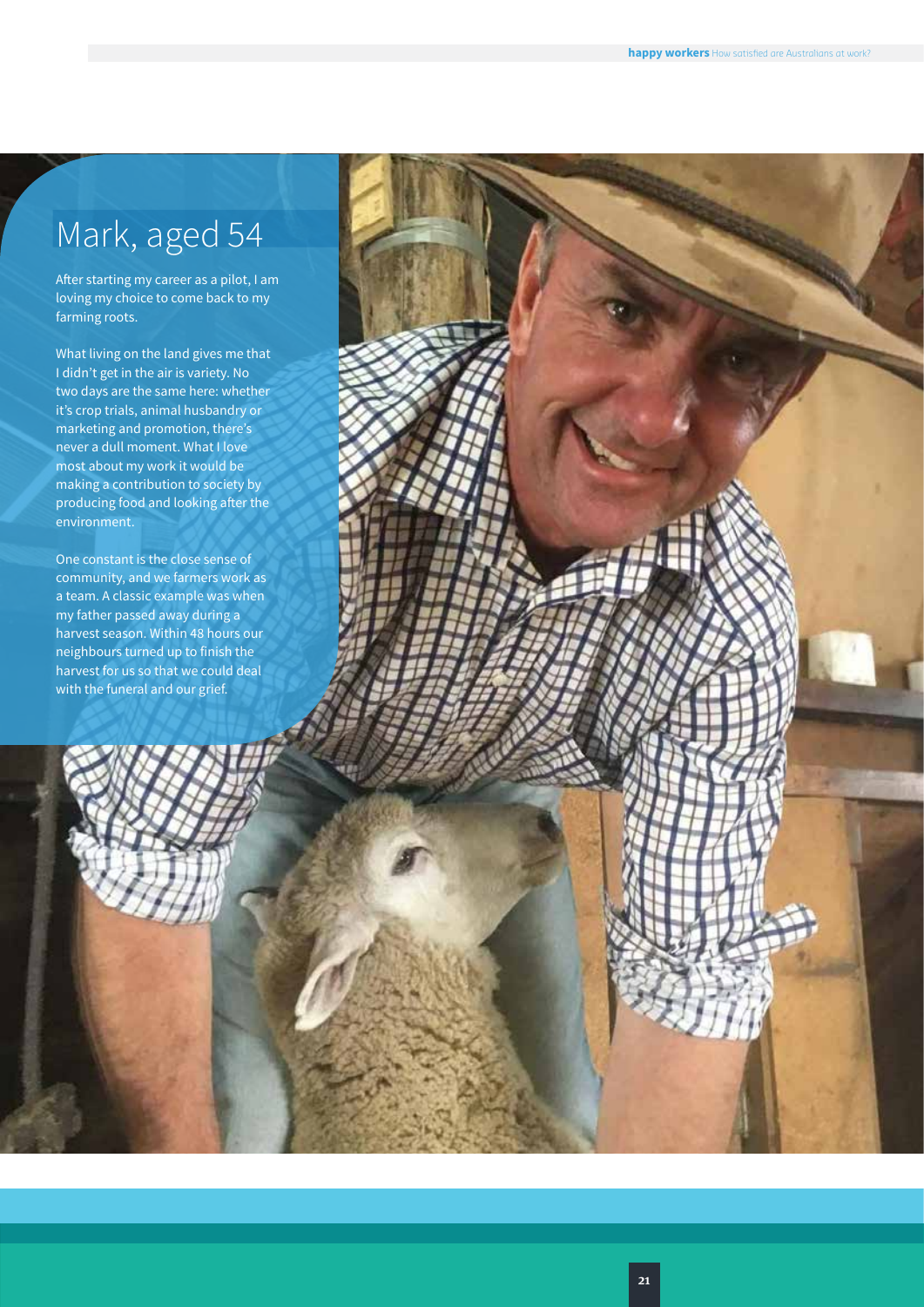

## Anna, aged 37

Working in Corporate, I was enjoying a great career. The future was looking bright.

Then, in amongst the long hours I rediscovered my passion for fitness – and a gap in the market for high quality sport gear with a little flair.

I formed a partnership with a colleague and we started researching how to get our business off the ground. How to design. How to source and manufacture product. How to import. How to price. How to build a brand. Everything you need to create a business.

For a year, we beavered away – corporate by day and micro-business by night. When the business was built and ready to go, we started with marketing through social media, and then eased back our corporate hours to allow the business more time.

What I love about my business is that it aligns with my passion for fitness and health. It also gives me a sense of autonomy in being able to set my own direction and goals. And I can unleash creativity to do something new and collaborate with like-minded people at the same time.

As a small business, we also have the pleasure of interacting on a one-onone basis with customers, and working alongside people we love being with.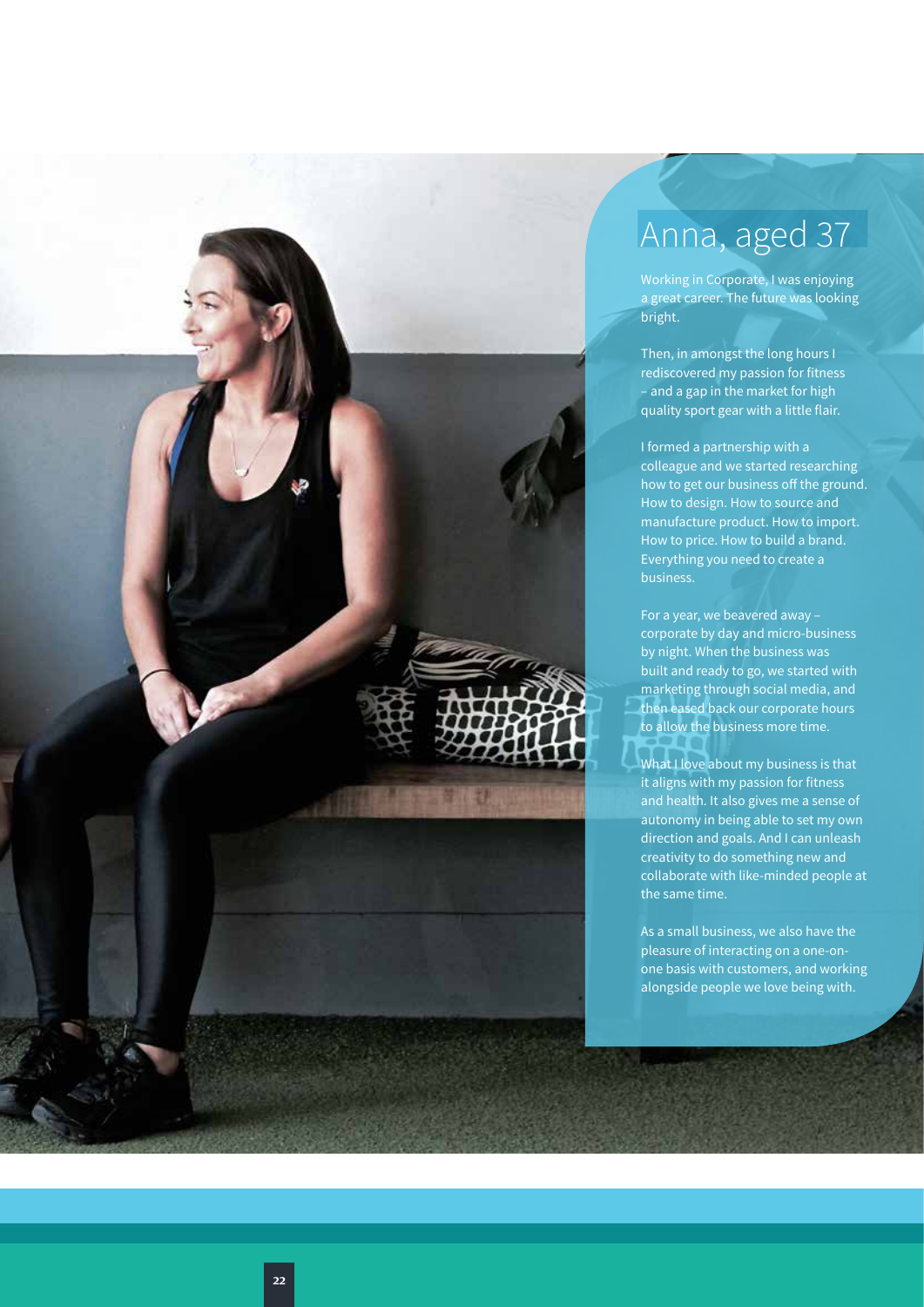## **Organisation size**

There is a clear association between smaller workplaces and greater job satisfaction (Figure 11). Australians that work for themselves or are employed in a micro-business are more likely to report being very satisfied with their job overall, compared to those working in larger businesses. Around one-third of workers that are either selfemployed or working in a micro-business report being very satisfied with their job overall. This compares with 27% for workers in large and medium businesses and 29% in small businesses with 5-19 employees.



### **Figure 11 Satisfaction with work overall – Organisation size**

Source: Authors' calculations from HILDA Wave 15.

A number of studies have sought to further understand the relationship between organisation size and the level of both worker satisfaction and engagement. Inferior workplace conditions, greater rigidity and structure in the work environment, poorer management-employee relations and lower levels of autonomy over work are attributes among larger workplaces which tend to drive lower levels of employee satisfaction (Garcia-Serrano 2008; Clark and Oswald 1996; Tansel and Gazioglu 2013).

Australians that work for themselves or in Micro-businesses are more likely to report being very satisfied with their job.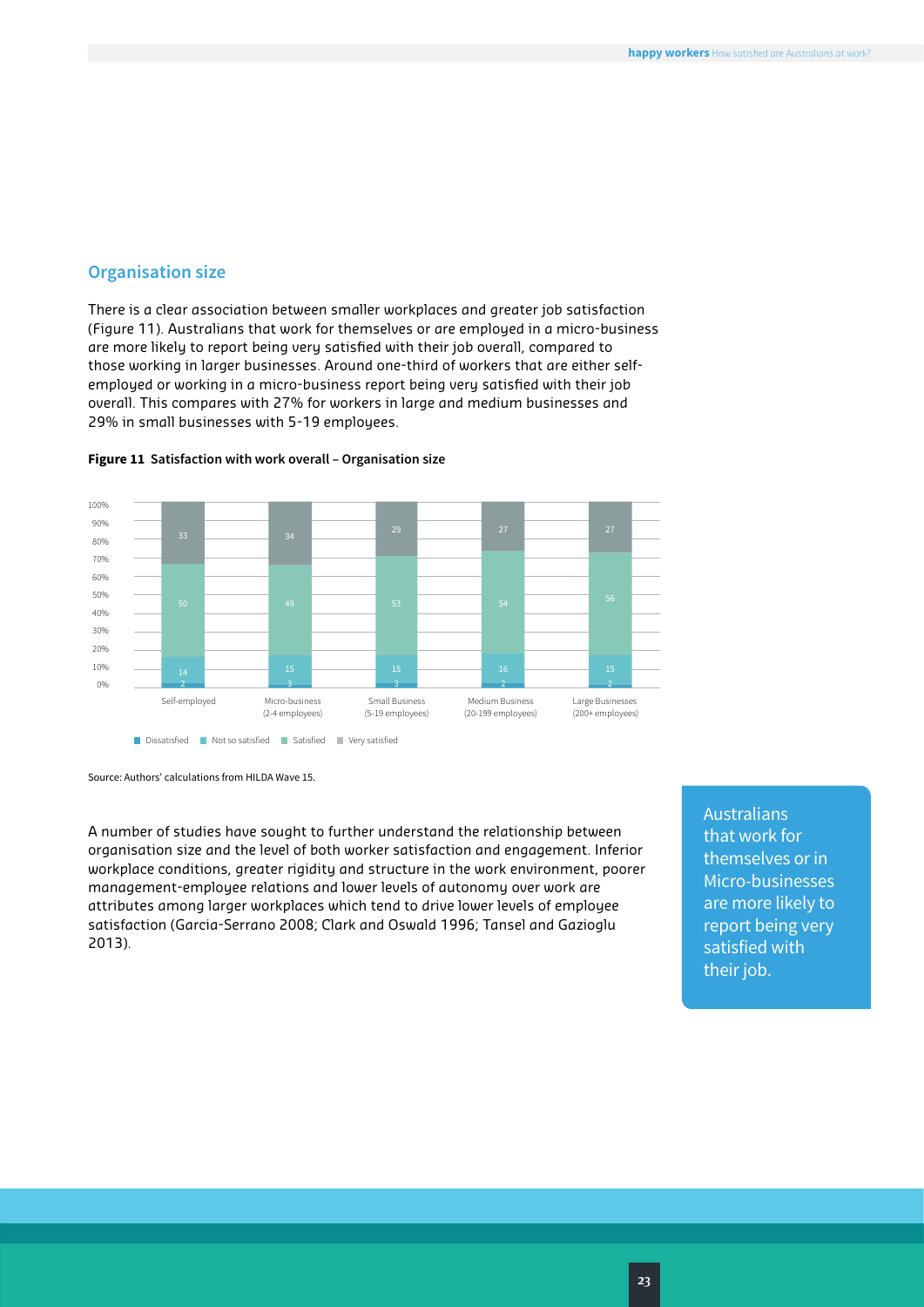## What about where you live?

<span id="page-25-0"></span>The further you live from any major Australian city, the happier you are in your iob.

The location in which you live and work can play a role in overall happiness and satisfaction with both life in general and the work you do. City dwellers are more likely to report being dissatisfied with their job overall and less likely to report being very satisfied with their work overall than those living in regional and remote areas of Australia (Figure 12). In fact, the further you live from any major Australian city, the happier you are in your job.

Of those workers living in remote and very remote regions of Australia, 38% report being 'very satisfied' with their job overall. This compares starkly to those living in major Australian cities, where only 27% of workers report feeling 'very satisfied' with their job overall.



### **Figure 12 Satisfaction with job overall – Cities, Regions and Remote Australia**

Note: Regions are classified using the Australian Standard Geographical Structure (ASGS) Remoteness Areas. Remote and Very Remote regions have been combined into one category due to sample sizes and HILDA sampling framework. See technical notes for further details.

Source: Authors' calculations from HILDA Wave 15.

Of the states and territories, Tasmania, has both the highest proportion of workers reporting being 'very satisfied' at work and the lowest proportion of workers reporting job dissatisfaction (Figure 13). Western Australia and Victoria have the lowest proportion of workers that are very happy in their job overall – 28%.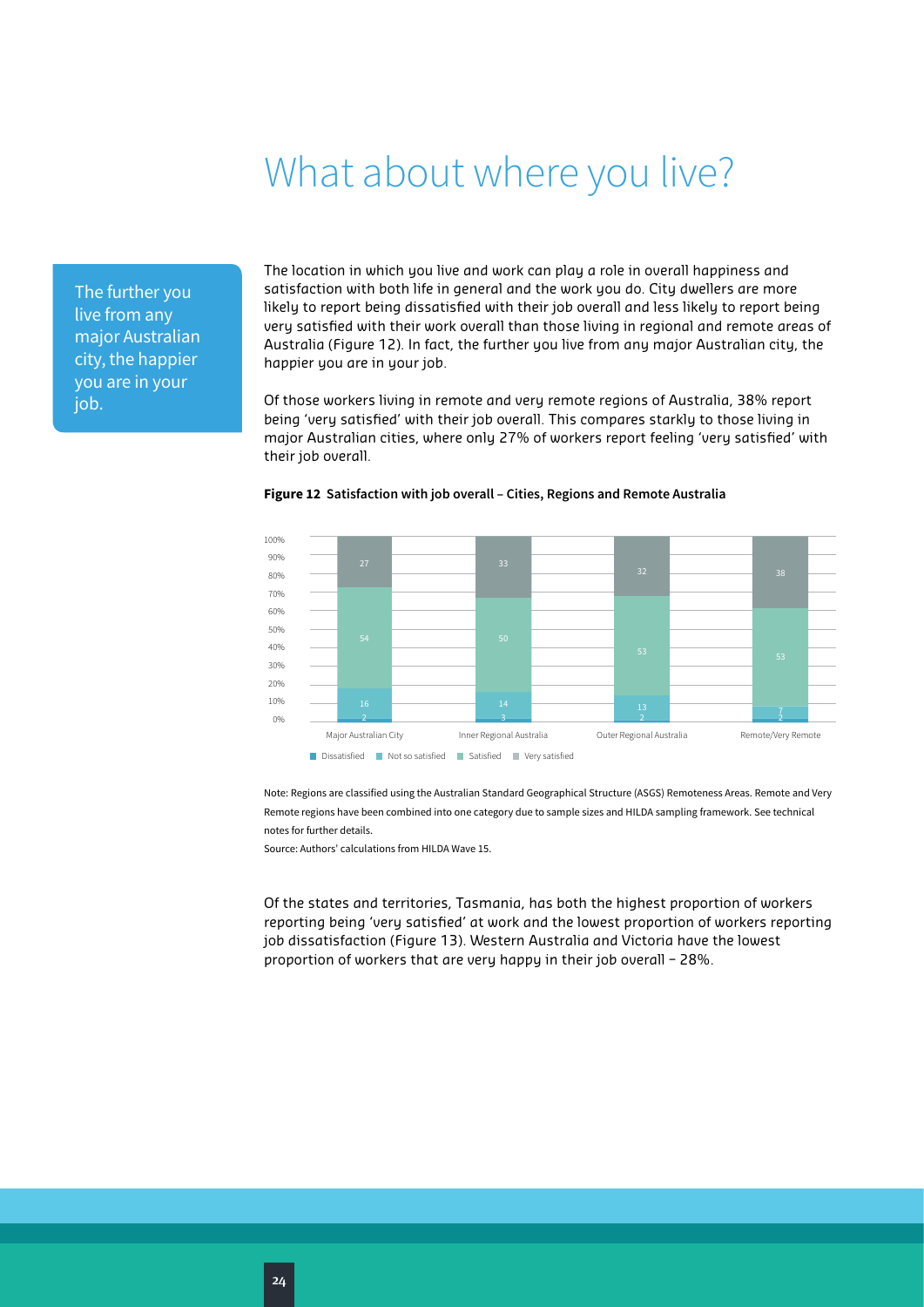

### **Figure 13 Satisfaction with job overall - States and Territories**

Source: Authors' calculations from HILDA Wave 15.

Looking further at satisfaction with different job aspects, we can see that one state alone does not have all the answers when it comes to workplace happiness. Table 1 shows the proportion of workers in each state that report being 'very happy' with aspects of their job and ranks these accordingly.

Tasmania comes in first in three of the six job aspects – the job overall, the job itself and job flexibility. The state also ranks second in the proportion of workers citing feeling very satisfied with their pay and work hours. However, Tassie also ranks the second lowest among states for job security, but noting that this indicator has an overall higher proportion of workers reporting feeling very satisfied with this aspect of their job and a smaller range between first and last place.

35% of workers in Tasmania report being 'very satisfied' in their job overall.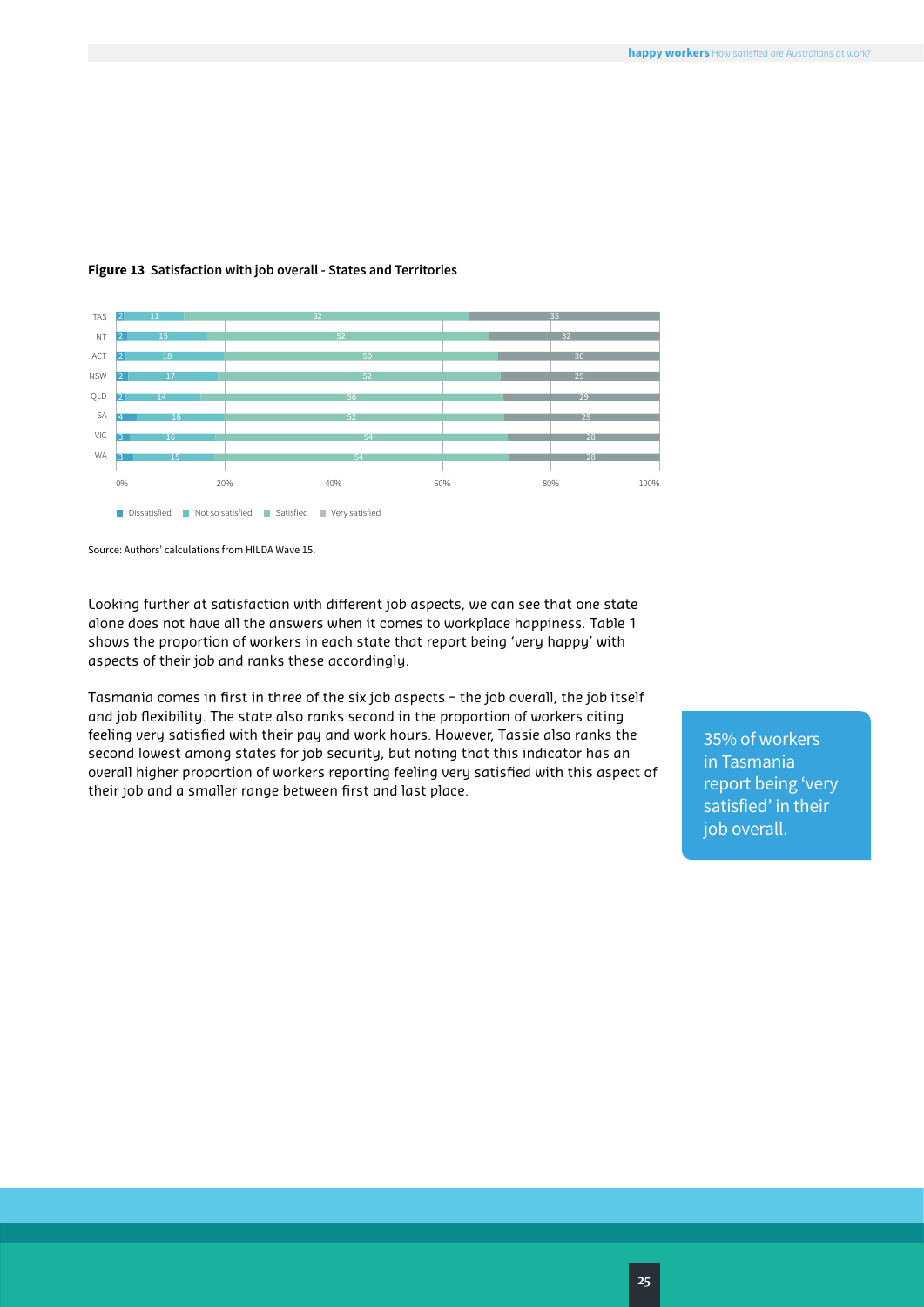| State/<br><b>Territory</b> |               | Job<br>overall |    | Pay            |    | Job<br>security |      | Job<br>itself  |      | <b>Work</b><br>hours |                    | Job<br>flexibility |
|----------------------------|---------------|----------------|----|----------------|----|-----------------|------|----------------|------|----------------------|--------------------|--------------------|
|                            | $\frac{0}{0}$ | Rank           | %  | Rank           | %  | Rank            | $\%$ | Rank           | $\%$ | Rank                 | $\dot{\mathsf{S}}$ | Rank               |
| <b>TAS</b>                 | 35            |                | 24 | $\overline{2}$ | 39 | $\overline{1}$  | 38   | $\mathbf 1$    | 30   | $\overline{2}$       | 41                 | 1                  |
| <b>NT</b>                  | 32            | $\overline{2}$ | 28 | $\mathbf{1}$   | 46 | $\overline{2}$  | 33   | $\overline{4}$ | 28   | $\overline{4}$       | 24                 | 8                  |
| <b>ACT</b>                 | 30            | 3              | 22 | 5              | 46 | $\mathbf{1}$    | 36   | $\overline{2}$ | 30   |                      | 40                 | $\overline{2}$     |
| <b>NSW</b>                 | 29            | $\overline{4}$ | 19 | 8              | 38 | 8               | 34   | 3              | 26   | 6                    | 35                 | 6                  |
| QLD                        | 29            | 5              | 20 | 6              | 42 | 3               | 31   | $\overline{7}$ | 25   | $\overline{1}$       | 36                 | $\overline{4}$     |
| <b>SA</b>                  | 29            | 6              | 24 | 3              | 40 | 6               | 31   | 8              | 28   | 3                    | 32                 | $\overline{7}$     |
| <b>VIC</b>                 | 28            |                | 20 | $\overline{1}$ | 41 | $\overline{4}$  | 33   | 5              | 28   | 5                    | 38                 | 3                  |
| <b>WA</b>                  | 28            | 8              | 23 | $\overline{4}$ | 41 | 5               | 33   | 6              | 23   | 8                    | 35                 | 5                  |

### **Table 1 Workers that report being 'very happy' at work by State and Territory**

Note: Rankings are based on non-integer values.

Tasmania comes in first in three of the six job aspects – the job overall, the job itself and job flexibility.

Source: Authors' calculations from HILDA Wave 15.

The Northern Territory ranks first when it comes to satisfaction with pay, with most people surveyed here living in Darwin and a high proportion working in the public sector. Surprisingly, the NT comes in last when it comes to job flexibility, with less than a quarter of workers reporting feeling 'very satisfied' with this job aspect. This may reflect the greater share of full-time workers in the territory and the younger population composition, with more workers with young families and a greater need to balance work and non-work commitments.

Western Australia is ranked last among states when it comes to workers that are very satisfied with their job overall. The state also ranks the lowest for satisfaction with working hours and third last for satisfaction with the job itself. Full-time workers in this State record the highest average weekly hours of work – 46 hours.

Unsurprisingly, the ACT is in first place when it comes to job security and work hours, with the dominance of the public sector and the accompanying favourable work conditions driving these results.

NSW ranks last when it comes to workers that are very satisfied with both pay and job security, and South Australia when looking at the job itself.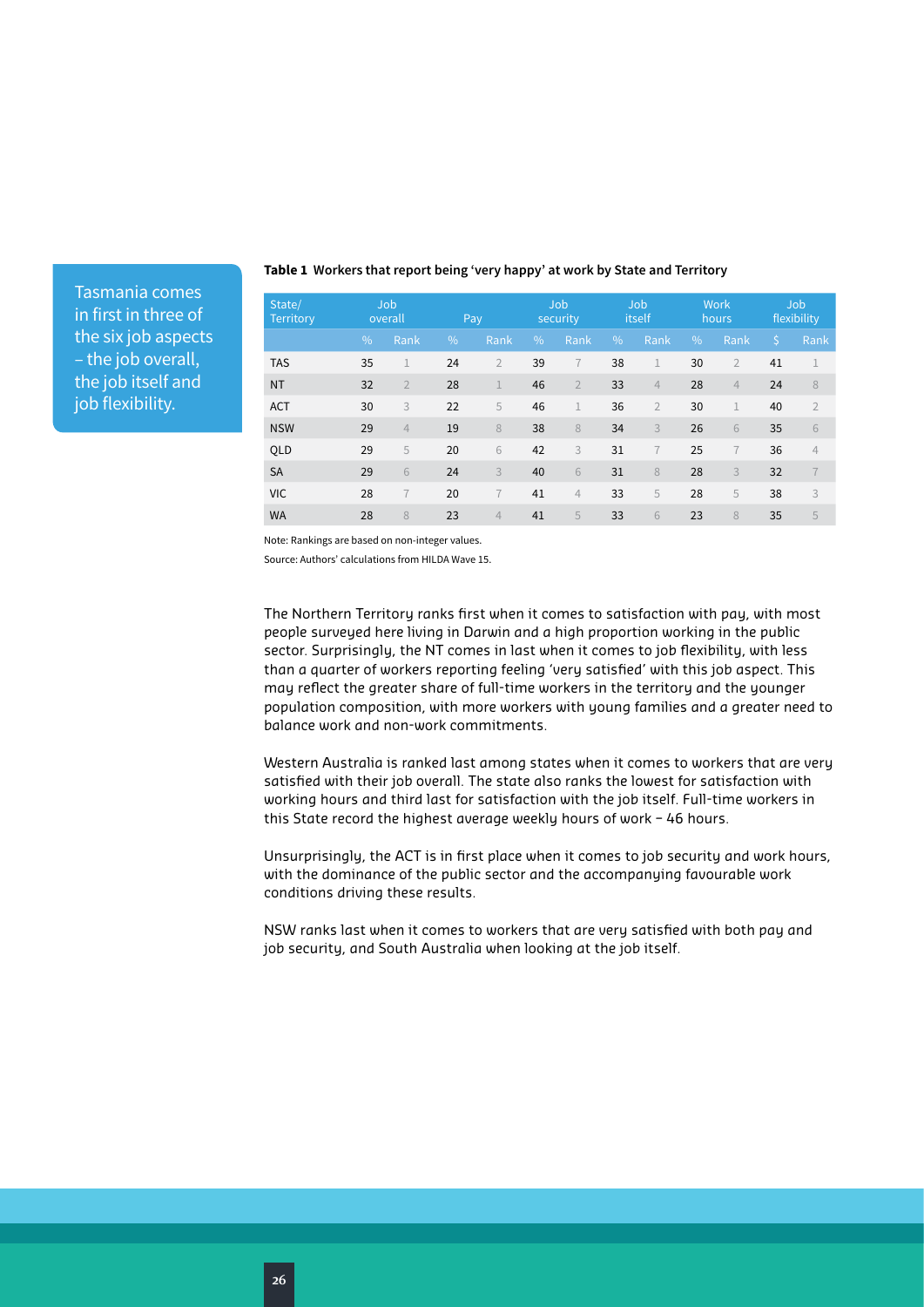## Julian, aged 43

Working within the construction industry for just on 28 years I have worked with the same company since I started my apprenticeship just after leaving school. Now undertaking a senior management role in the business, I am able to achieve personal goals along with a challenging career that has professional satisfaction.

The construction industry in Tasmania has always been an interesting one; due to the size of the market, a builder must be diverse. From one day to the next, I could be building an office facility, a fish farm, a maximum security prison, a child care facility, a museum, a winery....

Tasmania is seeing good construction activity at the moment which is great for the economy, and Tasmania's future prospects, particularly for those working within or riding the coat tails of the construction industry and for the general confidence within the community.

Both my wife's and my own trip to work each day is only around eight to 15 minutes – and that includes dropping off the kids on the way to work.

Working and living in Tassie means my free time is spent enjoying outdoor pursuits and playing team sports, albeit not in the top flight, it is competitive and at the masters level, I play against some great people with whom I have lifelong friendships.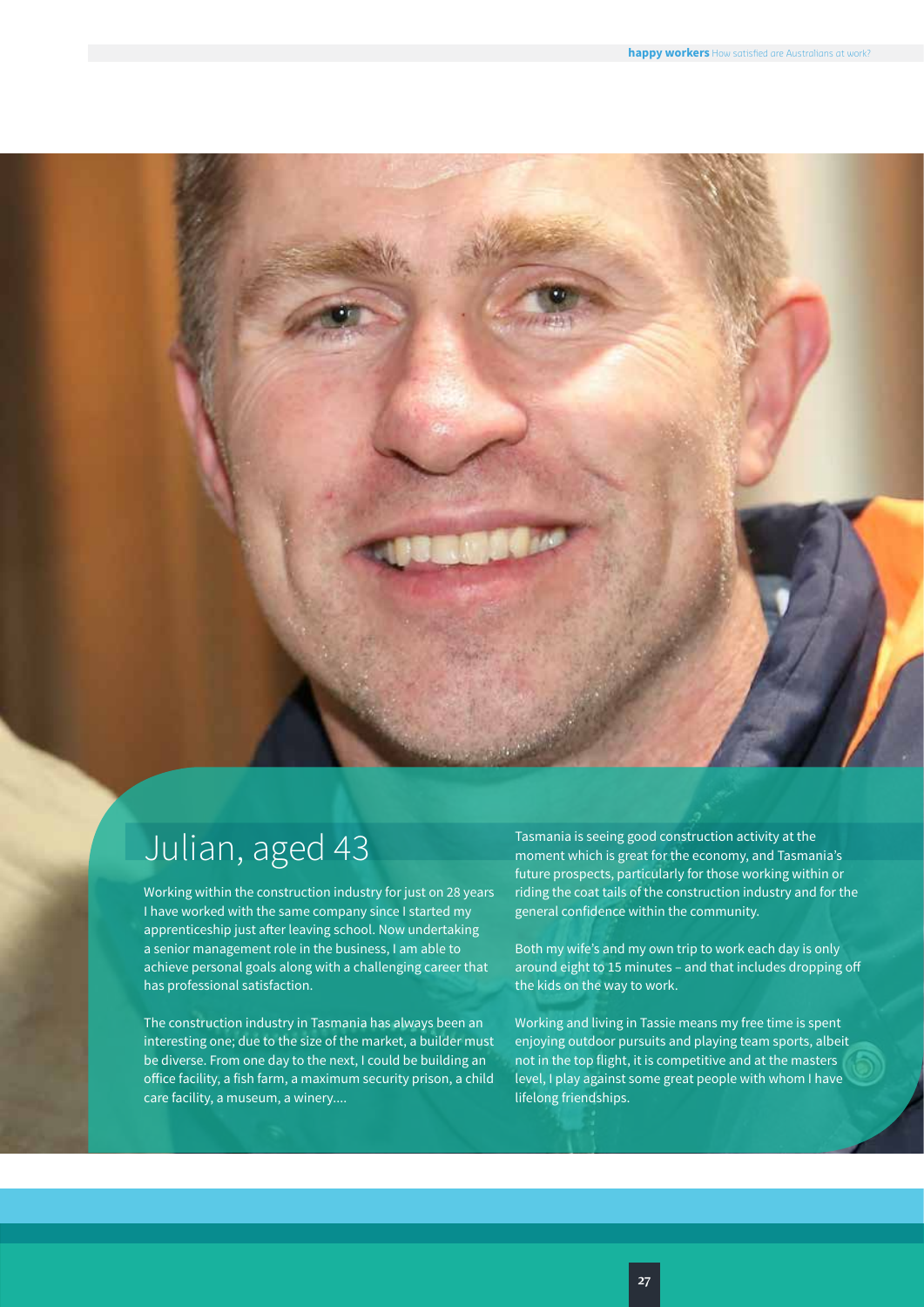## Does pay matter?

<span id="page-29-0"></span>Satisfaction with job flexibility, security and working hours will likely incur a pay trade-off.

Every day millions of Australians rise and head off to work. For most of us this is so we can earn enough means to be able to afford the necessities of life – food and shelter at its most basic, and then the extras that are increasingly become a must to get by – transport, child care, electricity, gas, phones, internet – the list goes on.

But we also work to keep ourselves occupied – to feel useful and a part of a collective. Work can give us an identity and provide a valuable social network, adding to our overall wellbeing and sense of worth.

Does pay matter when it comes to how happy we are at work? To some extent – yes, but it's not everything that we need to feel satisfied in a job. In fact, those that report being dissatisfied with both job security and flexibility will have a higher weekly wage on average than those that are very satisfied with these aspects of their job (Figure 14 and Table 2).

Not surprisingly, satisfaction with the pay you receive has a positive relationship with average weekly wages – the more you are paid, the higher your satisfaction levels. Workers that report feeling very satisfied with the pay they receive earn on average \$1,506 per week, whereas those that are dissatisfied with their pay cheque earn on average \$877 each week.

### **Figure 14 Average weekly wages by satisfaction level and job aspect**



Note: Wages are in 2015 dollar values.

Source: Authors' calculations from HILDA Wave 15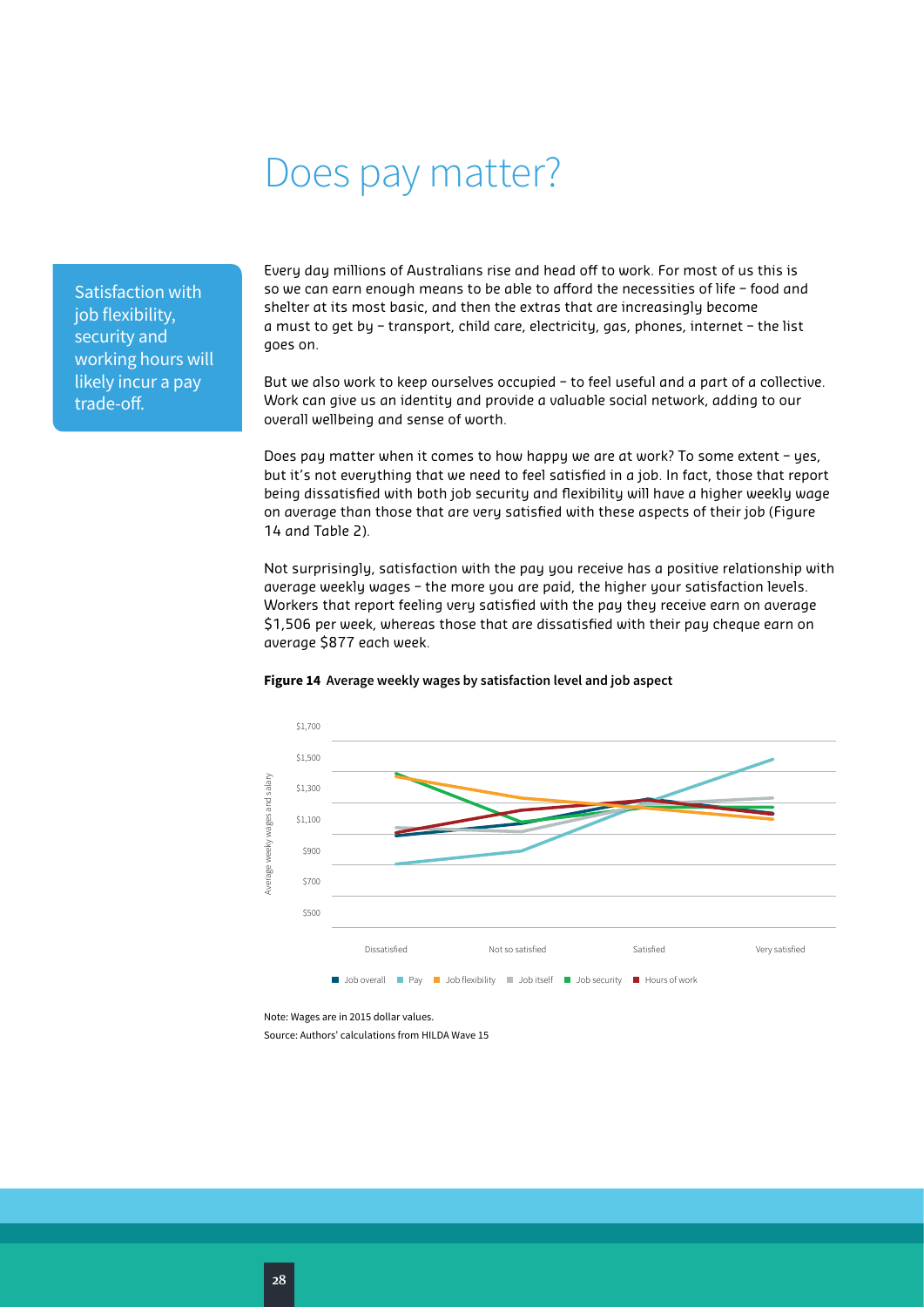When it comes to hours of work, those that report being 'satisfied' and 'not so satisfied' with work hours tend to earn higher weekly wages, reflecting the trade-off that is made between work and leisure. Workers that are 'very satisfied' with their hours of work earn on average \$1,176 each week, whereas those that are 'satisfied' will earn \$1,264 and those that are no so satisfied – \$1,201.

Satisfaction with your job overall is associated with higher pay, but only to a point.

### **Table 2 Average weekly wages by satisfaction level and job aspect**

| <b>Satisfaction level</b> | Job.<br>overall | Pay   | <b>Job</b><br>security | Job<br><i>itself</i> | Work<br>hours | Job<br>flexibility |
|---------------------------|-----------------|-------|------------------------|----------------------|---------------|--------------------|
|                           |                 |       |                        |                      |               |                    |
| Dissatisfied              | 1,045           | 877   | 1,421                  | 1,097                | 1,063         | 1,402              |
| Not so satisfied          | 1,121           | 958   | 1,131                  | 1,070                | 1,201         | 1,277              |
| Satisfied                 | 1,267           | 1,248 | 1,220                  | 1,238                | 1,264         | 1,212              |
| Very satisfied            | 1,182           | 1,506 | 1,217                  | 1,274                | 1,176         | 1,148              |

Note: Wages are in 2015 dollar values.

Source: Authors' calculations from HILDA Wave 15

Satisfaction with your job overall is associated with higher pay, but only to a point. Those that report being 'very satisfied' with their job overall earn a lower average amount each week than those that report being 'satisfied' – \$1,182 compared with \$1,267.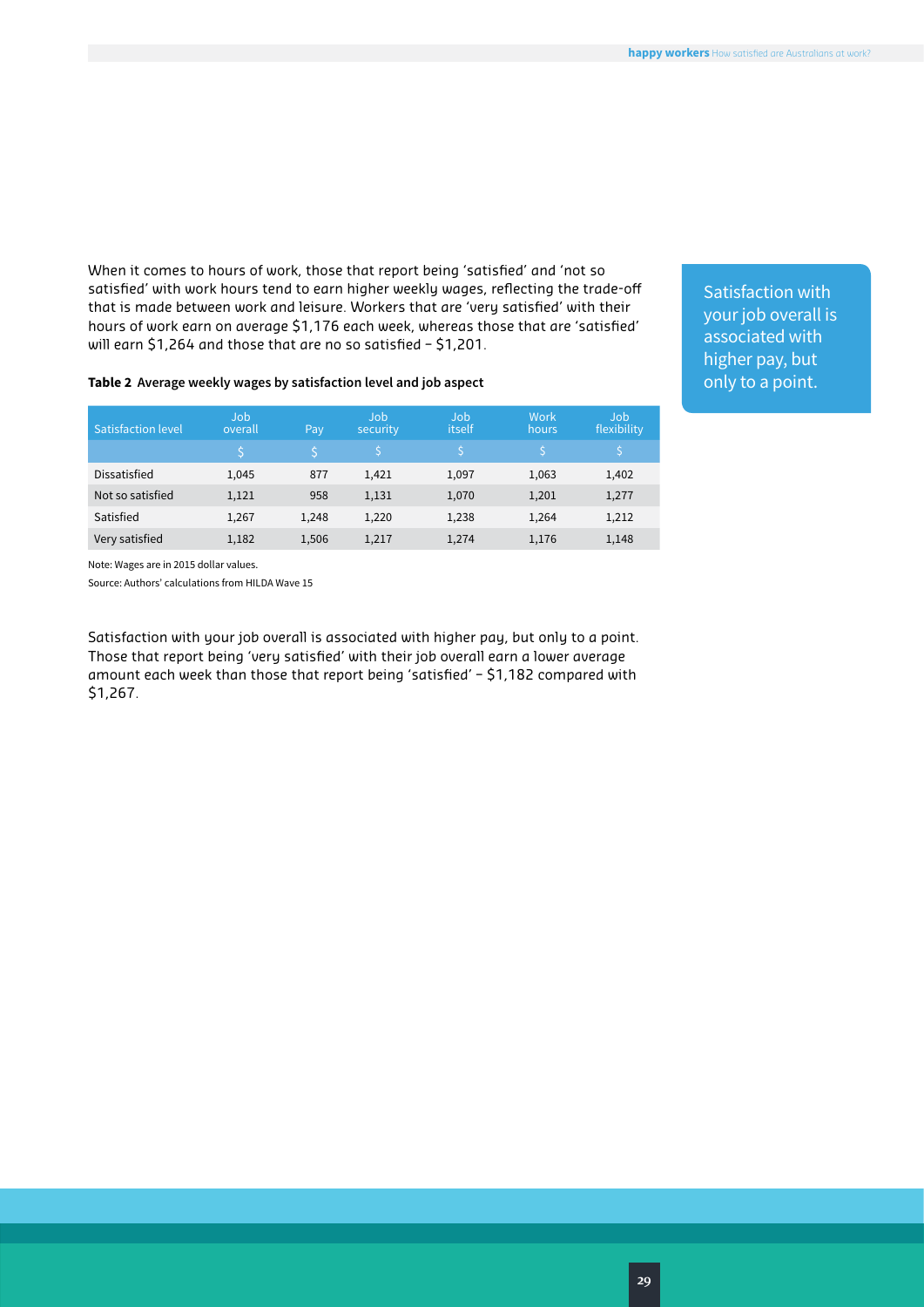## Love what you do…

<span id="page-31-0"></span>Satisfaction with the job itself has the strongest relationship with satisfaction with the job overall.

A number of elements work together to make a job what it is – the pay you receive, the hours you work, the work itself and how much flexibility and security the job has relative to other demands and pressures in life. But which aspect of a job matters the most?

The association between satisfaction with these job aspects is shown in Table 3. As expected, satisfaction with hours of work and job flexibility are reasonably highly correlated, with jobs that attract greater flexibility to balance work and non-work commitments, typically involving shorter hours on the job.

### **Table 3 Association between satisfaction with various job aspects**

| Job aspect      | Pay | Job<br>security | Job<br>itself | Hours<br>of work | Job<br>Flexibility | Job<br>overall |
|-----------------|-----|-----------------|---------------|------------------|--------------------|----------------|
| Pay             | 1   | 0.29            | 0.32          | 0.38             | 0.26               | 0.52           |
| Job Security    |     | 1               | 0.31          | 0.25             | 0.24               | 0.46           |
| Job Itself      |     |                 |               | 0.40             | 0.33               | 0.67           |
| Hours of work   |     |                 |               | 1                | 0.49               | 0.56           |
| Job Flexibility |     |                 |               |                  |                    | 0.52           |
| Job overall     |     |                 |               |                  |                    | 1              |

Note: Association is measured through Pearson Correlation Coefficients. All coefficients are statistically significant. Source: Authors' calculations from HILDA Wave 15

The strongest association is between satisfaction with work itself and the job overall, with a correlation coefficient of 0.67. The strength of this relationship outweighs all other job aspects, with hours of work and pay the second and third strongest association with satisfaction with a job overall. And this relationship remains significant even after controlling for other things that influence a job overall including hours of work, occupation, age and sex, wages and education level.

The notion of doing what you love is not a new one. "Choose a job you love, and you will never have to work a day in your life", is a statement that many a worker can relate to. But it's not just about what you do, it's also the way in which you are able to go about your work and who you are working with that matters to the overall satisfaction your receive from your job.

Deci and Ryan (2008) argue that there are three basic elements needed to motivate people and enhance their wellbeing – a sense of competence, a sense of autonomy and a sense of relatedness. If these exist in any job, workplace satisfaction and productivity are all likely to improve.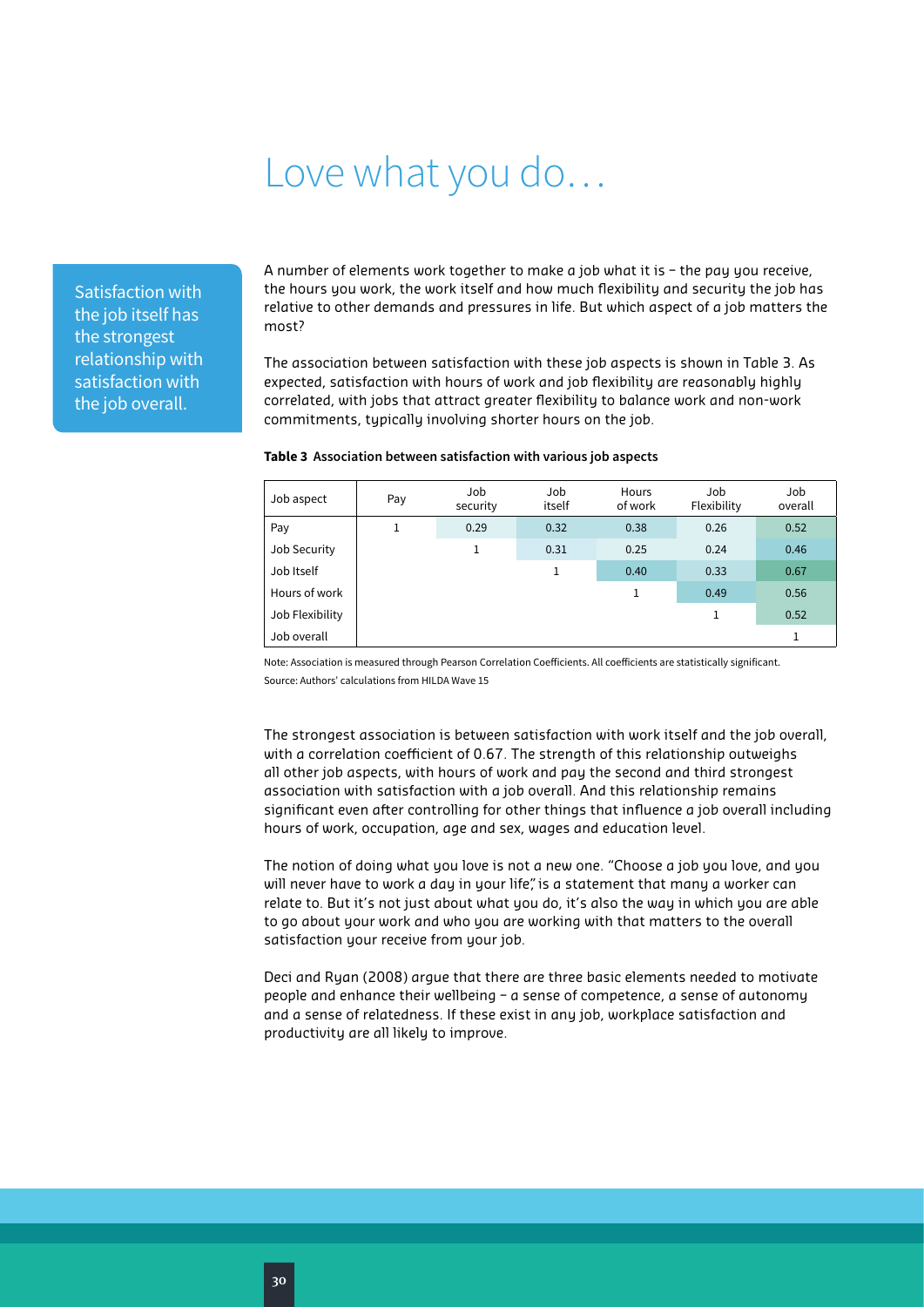## <span id="page-32-0"></span>Conclusion and Discussion

The Australian labour market is undergoing rapid change, fuelled by a combination of disruptive markets and technologies, the ageing population and workforce globalisation. New jobs and markets are being created and new ways of doing business emerging every day.

The way in which we work is also changing, with more people working remotely than ever before and the 9 to 5 working day becoming less common. People are sharing office spaces, working from home, at weekends and at the ends of the day.

On the other side of the equation, work is becoming more precarious, with contract work on the rise and underemployment at an all-time high. Workplace wellbeing is also becoming a bigger issue as employers and employees alike find it challenging to navigate the changing world of work.

Having a job that provides an adequate wage and security is a right that should be available to everyone. It can mean the difference between poverty and just getting by, being able to lead an independent life versus remaining in an abusive relationship; and to just feel useful and belong somewhere.

Work is a vital part of our everyday lives and delivers numerous benefits to employees and employers alike. A happy workplace where people feel valued can increase productivity and innovation and reduce unwanted outcomes like employee absenteeism, workplace grievances and staff turnover.

A closer look at the level of satisfaction Australian's have at work and with different aspects of their jobs has revealed a number of interesting findings. Older workers beyond that age of 70 are more likely to be doing so not out of necessity, but because they love what they are doing. This leads us to think more about how the continued engagement of older people in the workforce, especially for those that are really loving what they do, could be achieved through policy initiatives.

Both life and work for younger generations is typically more satisfying, but the pressures of combining work and family for the middle generations is apparent. Flexibility in a workplace can help alleviate these pressures and it's encouraging to see the high levels of satisfaction with job flexibility for Australian workers. But still, there's work to be done in this area and not all jobs can give the flexibility that's often needed to meet non-work commitments.

Working from home may be one way to increase job satisfaction and help with the flexibility that's needed to juggle all the balls we often have up in the air at once. Around one-quarter of Australians will work some of their usual hours from home each week. This can offer a degree of flexibility and autonomy that workers will often look for in their jobs and the ability to meet our non-work commitments.

Everyone has the right to work, to free choice of employment, to just and favourable conditions of work, and to protection against unemployment. Article 23, UN Declaration of Human Rights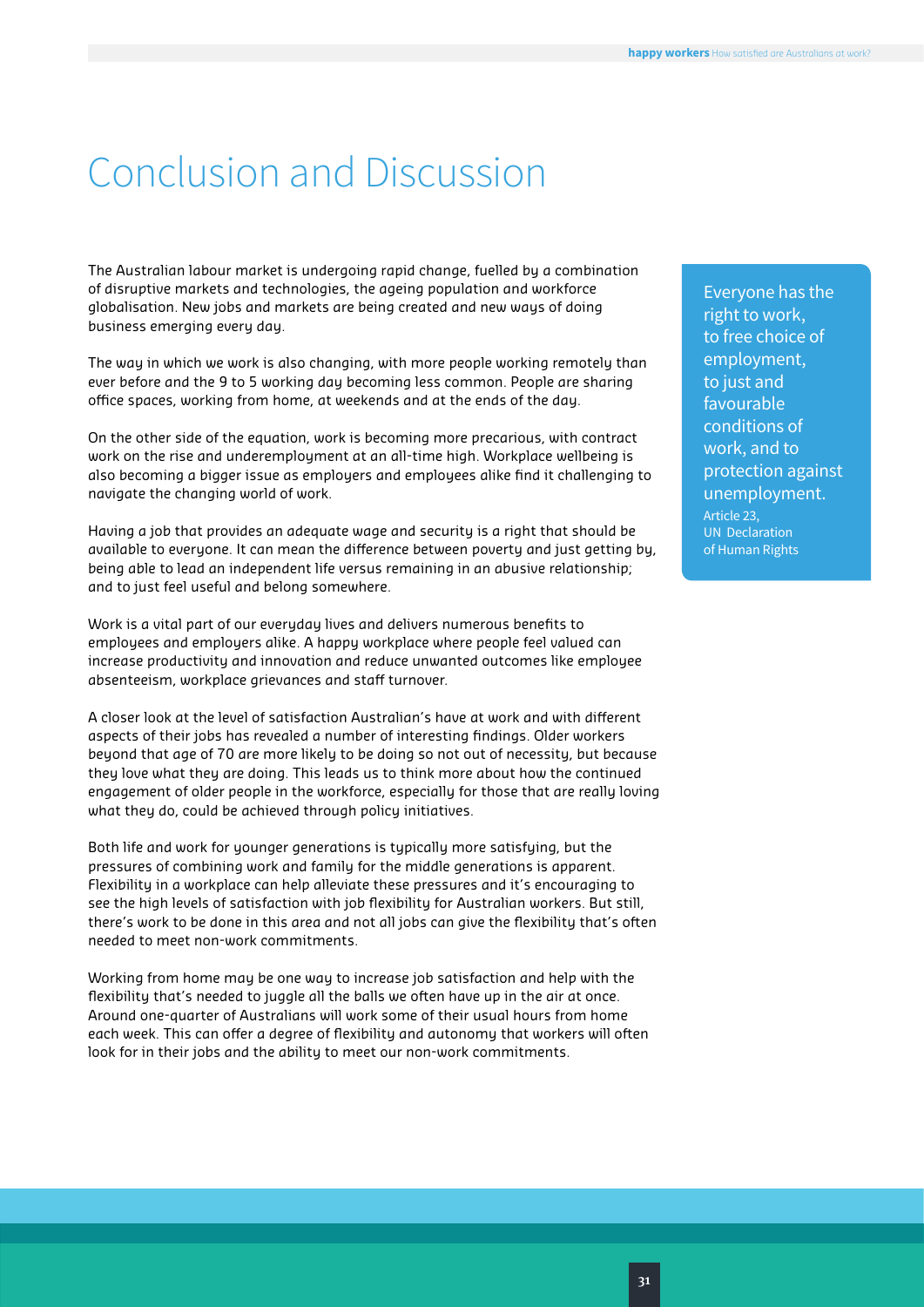"Choose a job you love, and you will never have to work a day in your life."

For younger generations, decisions around education choices need to be made carefully and expectations around what type of job a higher education will give you, may need to be reined in a little. Higher levels of education do not necessarily translate into higher satisfaction at work. In fact, the happiest workers tend be those with lower education levels or further education that was obtained at other institutions other than a university.

Location is important when it comes to satisfaction in the workplace and this is shown clearly through the greater satisfaction that non-city dwellers reported with their work compared to those living in major Australian cities. The hectic, hustle and bustle of city life, additional time spent commuting and the greater competition in workplaces along with the increased likelihood of working in a big company as a professional, are likely to make work less satisfying for city goers than those living and working in regional areas across Australia.

Tassie is leading the way when it comes to happy workers. Ranking first in three of the job satisfaction aspects and second place in two – there's a lot we can learn about how they do things in the State. Shorter commuting times for Tasmanians, smaller workplaces and an overall less hectic lifestyle are likely to be contributing to these findings. Meanwhile, Western Australia is ranked last among states when it comes to job satisfaction. Long hours and lower levels of satisfaction with the work itself are contributing to this overall dissatisfaction.

The trade-off between happiness with certain aspects of a job and dissatisfaction with other aspects is brought to light through the report findings. It's unlikely that a job will deliver everything that is needed to be happy at work. Greater satisfaction with flexibility and hours of work will likely mean lower satisfaction levels with the pay that you receive.

The report draws attention to that fact that pay matters, but only to an extent. More importantly, it's what you do, how you are able to go about your work and who is alongside you that matters that most when it comes to job satisfaction. This means that as both employers and employees, we should be creating ways to make work a better place for everyone. To make sure everyone fits and that we above all else, put people and their wellbeing first. The rest will follow.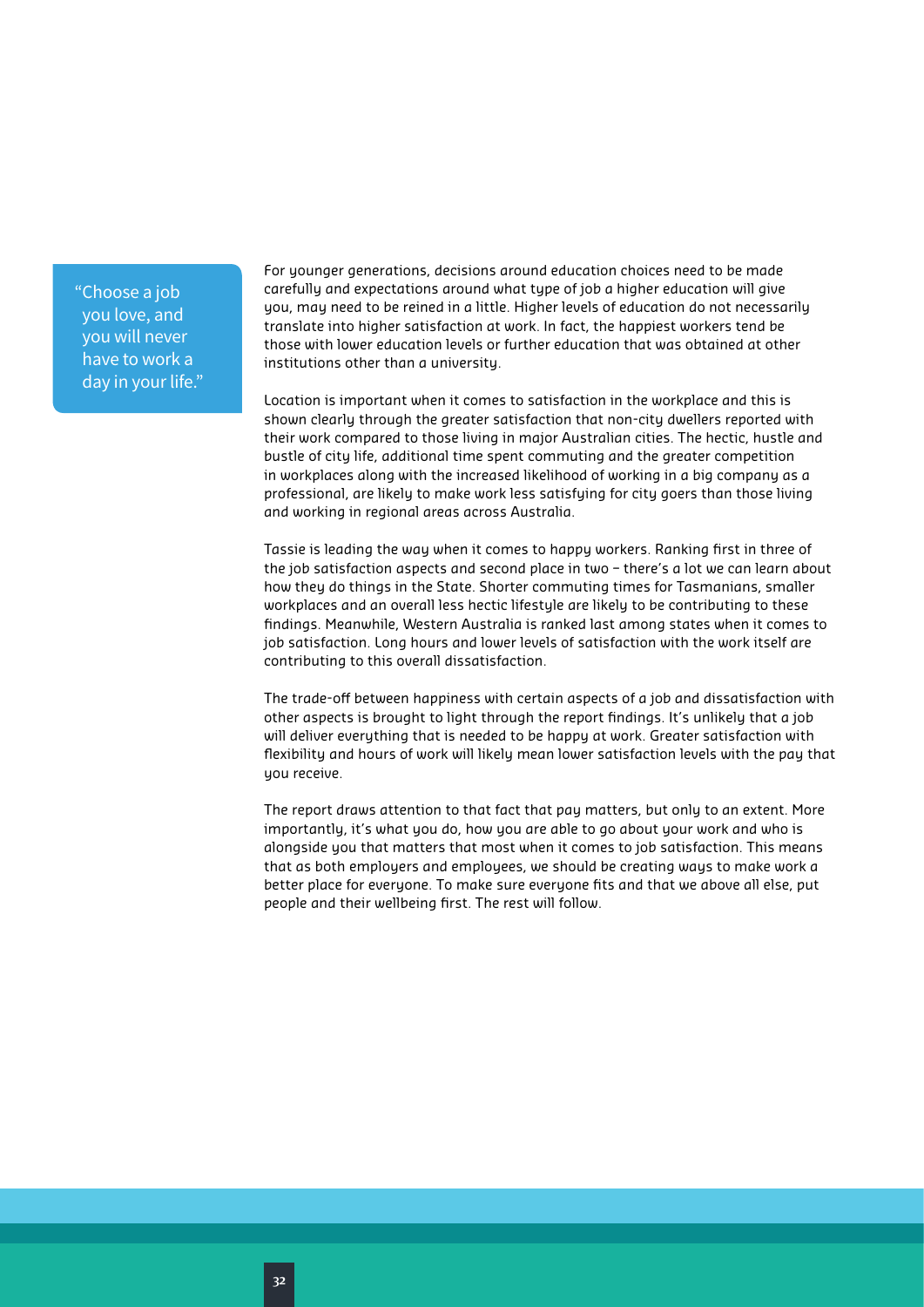## <span id="page-34-0"></span>Technical Notes

## **The Generations**

| Generation          | <b>Born</b> | Age in 2017 |
|---------------------|-------------|-------------|
| Gen Z               | 1995-2000   | 17-22 years |
| Gen Y               | 1980-1994   | 23-37 years |
| Gen X               | 1965-1979   | 38-52 years |
| <b>Baby Boomers</b> | 1945-1964   | 53-72 years |
| <b>Builders</b>     | 1918-1944   | $73+$       |

## **Satisfaction Classifications**

Life satisfaction is a subjective measure of wellbeing. Survey respondents within HILDA are asked to rate their satisfaction levels with their job overall and certain aspects of their job on a scale of 0 to 10. Zero being totally dissatisfied and 10 being totally satisfied.

Distributional analysis was conducted to then classify responses into four categories as follows:

- 0 3: Dissatisfied
- 4 6: Not so satisfied
- 7 8: Satisfied
- 9 10: Very satisfied

## **Remoteness**

The Remoteness Structure is a geographic classification designed by the ABS in the Australian Statistical Geography Standard (ABS Cat. No. 1270.0.55.005). The concept of remoteness is an important dimension of policy development in Australia. The provision of many government services are influenced by the typically long distances that people are required to travel outside the major metropolitan areas.

Remoteness Area classifies areas sharing common characteristics of remoteness into six broad geographical regions. The remoteness of a point is measured by its physical distance by road to the nearest urban centre. As remoteness is measured nationally, not all Remoteness Areas are represented in each state or territory. The six Remoteness Areas are: Major Cities of Australia; Inner Regional Australia; Outer Regional Australia; Remote Australia; Very Remote.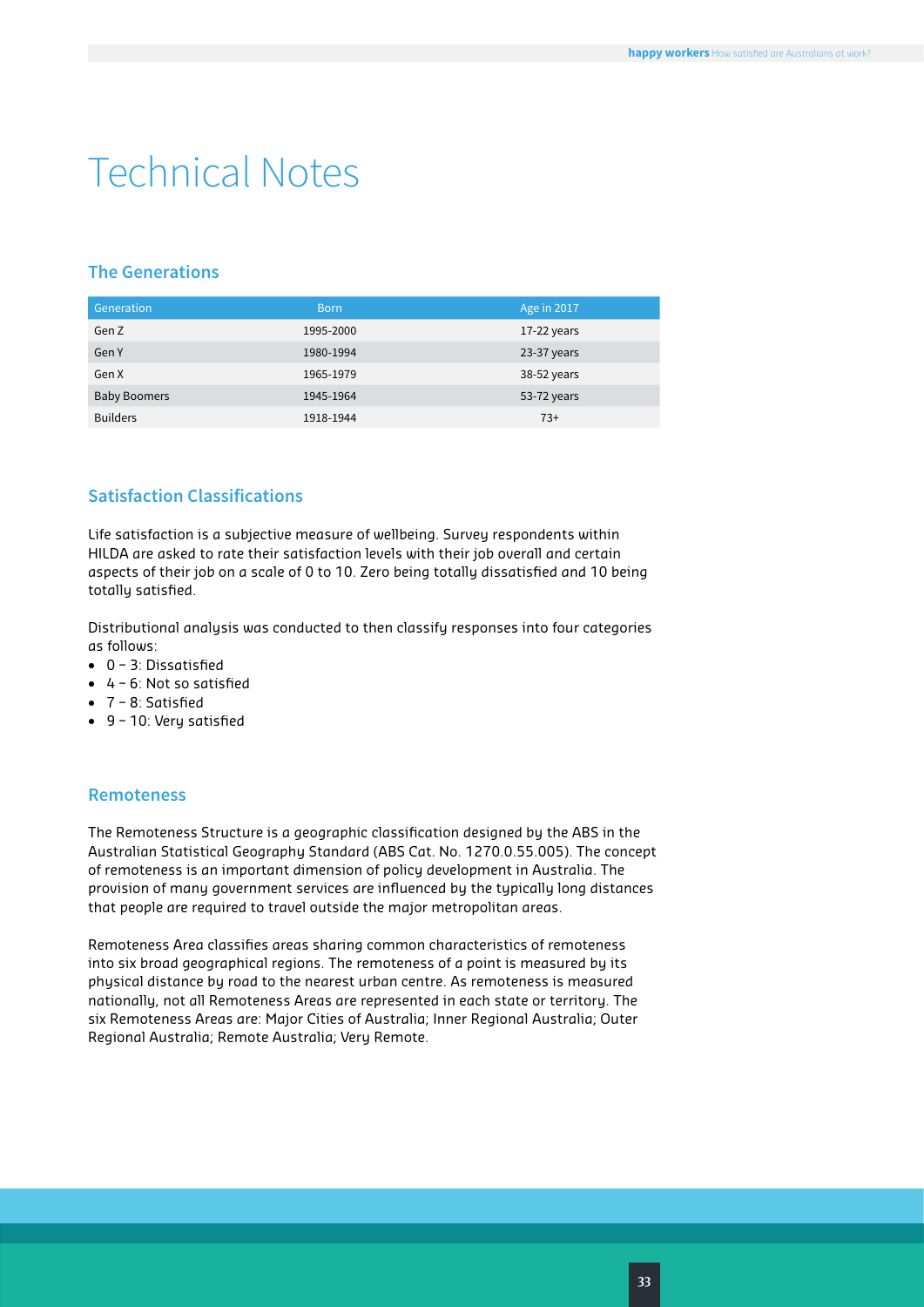## <span id="page-35-0"></span>References

ABS (2006) Australian and New Zealand Standard Industrial Classification, Cat No. 1292.0.

Cassells R, Gong H and Keegan M (2010), 'The pursuit of happiness: Life satisfaction in Australia', AMP.NATSEM Income and Wealth Report, Issue 26.

Cassells R, Duncan A, Abello A, D'Souza G and Nepal B (2012), 'Smart Australians: Education and Innovation in Australia', AMP.NATSEM Income and Wealth Report, Issue 32.

Clark, A. E. and Oswald, A. J. (1996), 'Satisfaction and Comparison Income,' *Journal of Public Economics*, Vol. 61, pp.359–81.

Deci E and Ryan R (2008) Self-Determination theory: A macrotheory of human motivation, development and health, Canadian Psychology/Psychologie canadienne, Vo.l 49(3), Aug 2008, 182-185.

Dockery M (2010) Education and happiness in the school-to-work transition, National Centre for Vocational Education Research.

Dockery M (2003) Happiness, life satisfaction and the role of work: Evidence from two Australian surveys, Curtin Business School.

Garcia-Serrano (2008) Does size matter? The influence of firm size on working conditions and job satisfaction. Institute for social and economic research No. 2008-30.

Iaffaldano, M. T and P. M. Muchinsky (1985), "Job Satisfaction and Job Performance: A MetaAnalysis" *Psychological Bulletin*, Vol. 97 No2, 251-273.

Kristensen and Westergard-Nielsen (2004) Does Low Job Satisfaction Lead to Job Mobility? IZA Discussion Paper No.1026.

Oswald A, Proto E and Sgroi D (2015), 'Happiness and Productivity', *Journal of Labor Economics 33*(4).

Tait M, Badget MY and Baldwin TT (1989), 'Job and life satisfaction: a reevaluation of the strength of the relationship and gender effects as a function of the date of the study', *Journal of Applied Psychology, 74*, 502-507.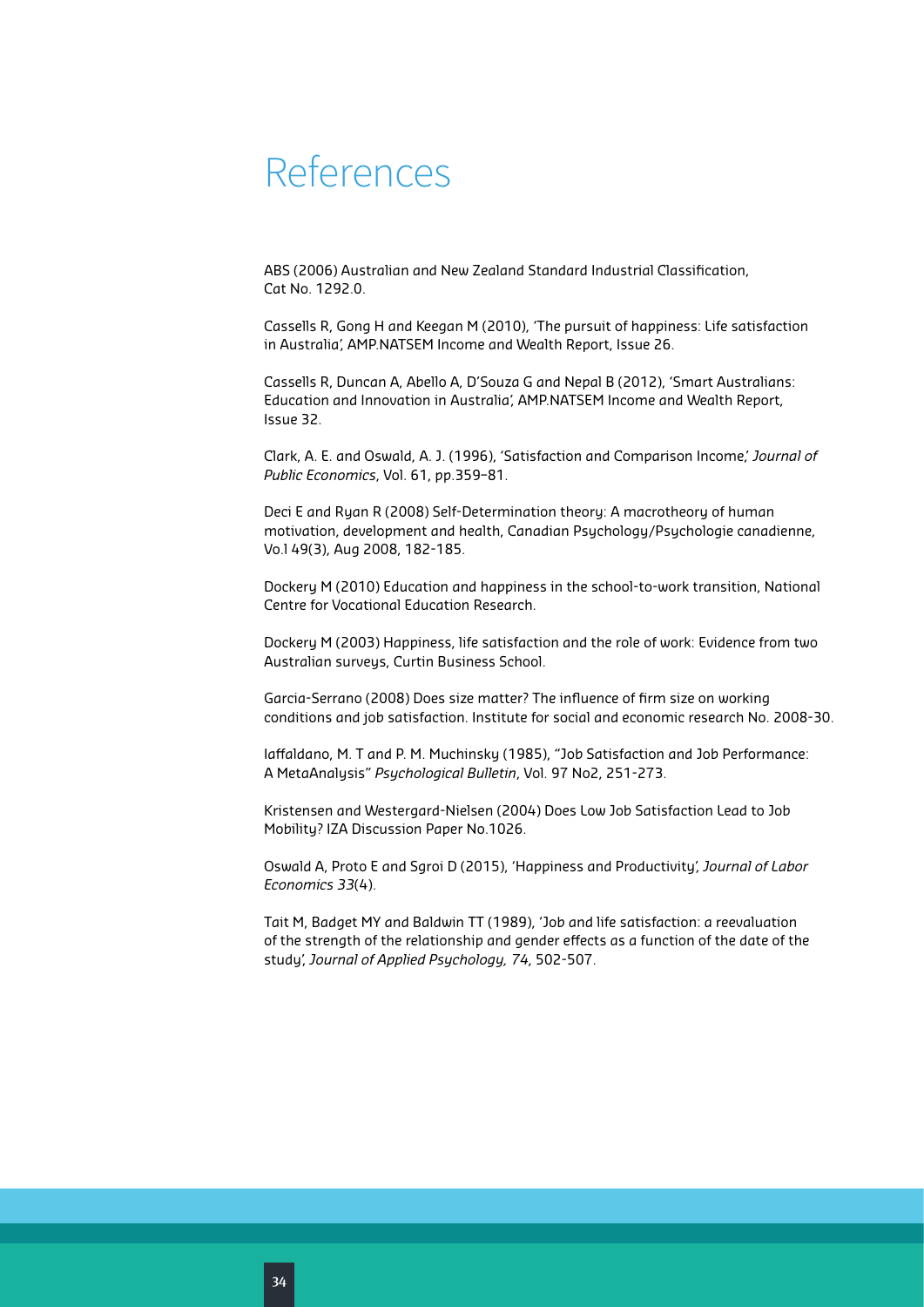## **Authorship**

This report was written by Rebecca Cassells from the Curtin Business School, Curtin University.

It can be cited as: Cassells R (2017), 'happy workers: How satisfied are Australians at work?'

### **Acknowledgements**

The author would like to thank Mike Dockery, Alan Duncan and Rachel Ong for their extremely helpful advice and suggestions around the report findings and analysis.

This report uses unit record data from the Household, Income and Labour Dynamics in Australia (HILDA) Survey. The HILDA Project was initiated and is funded by the Australian Government Department of Social Services (DSS) and is managed by the Melbourne Institute of Applied Economic and Social Research (Melbourne Institute). The findings and views reported in this report, however, are those of the authors and should not be attributed to either DSS or the Melbourne Institute.